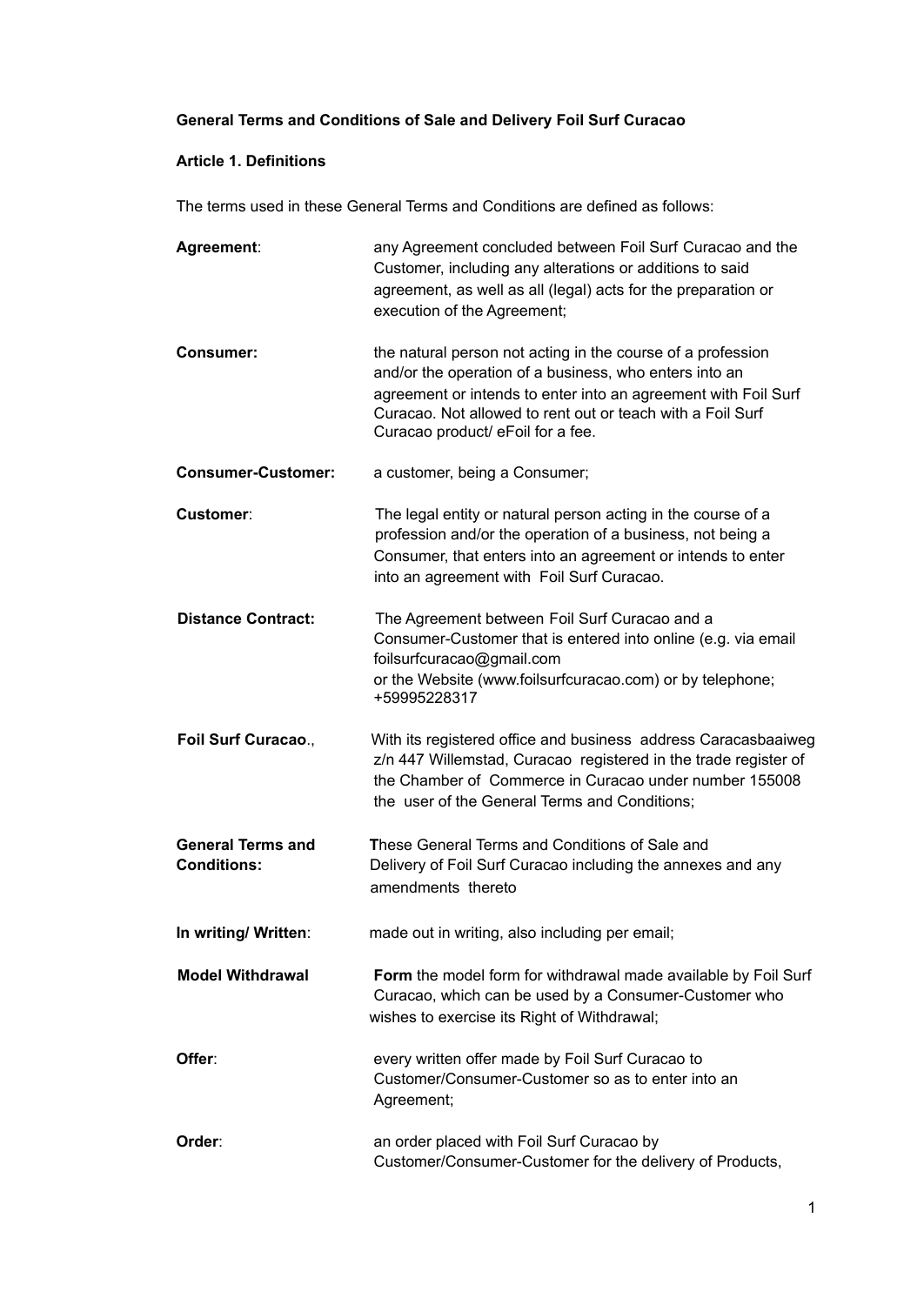either verbally, per email, through the Website, per telephone.

| <b>Products:</b>            | all moveable products to be delivered to Customer/Consumer<br>Customer by Foil Surf Curacao under an Agreement.            |
|-----------------------------|----------------------------------------------------------------------------------------------------------------------------|
| <b>Right of Withdrawal:</b> | the option for the Consumer-Customer to rescind<br>('ontbinden') the Agreement within the statutory cooling-off<br>period; |

Website: the Website of Foil Surf Curacao currently [www.foilsurfcuracao.com](http://www.foilsurfcuracao.com);

### **Article 2. Applicability**

- 2.1. These General Terms and Conditions apply to any Offer, Order and Agreement to which Foil Surf Curacao is party. These General Terms and Conditions also apply to any further or subsequent Agreements between Foil Surf Curacao and the Customer, not being the Consumer-Customer, irrespective of whether these were explicitly declared applicable. The Customer is considered to have agreed to this.
- 2.2. Derogations from these General Terms and Conditions are effective only if they have been expressly agreed between Parties In writing. In that event, the expressly agreed on derogations shall prevail. Should Foil Surf Curacao deviate from these General Terms and Conditions in one or more Agreements with Customer/Consumer-Customer, this deviation does not apply to any previous or future Agreements between Foil Surf Curacao and the Customer.
- 2.3. The applicability of the General Terms and Conditions on the side of Customer/ Consumer-Customer and/or third parties are explicitly rejected, unless Parties expressly agree otherwise In writing.
- 2.4. These General Terms and Conditions apply both within and outside of the Netherlands irrespective of the place of residence or location of any party involved in the Agreement, irrespective also of the location where the Agreement is effected or should have been affected.
- 2.5. Should one or more articles in these General Terms and Conditions be fully or partially null and void or voided at any time, all other articles in these General Terms and Conditions shall remain fully in effect. In the event of a null and void or voided article, Parties will agree to a new article that shall replace the null and void or voided articles in such a way that the new article will be in accordance with the purpose and scope of the original article. Moreover the remaining articles will be interpreted in accordance with the article that was held fully or partially null void and/or void voided.
- 2.6. Should Foil Surf Curacao not require strict observance of these General Terms and Conditions at all times, this does not mean that the articles of the General Terms and Conditions are in any way not applicable, or that Foil Surf Curacao would in any way forfeit its right to demand strict observance of the articles in the future and/or with respect to any other situation and/or third parties.
- 2.7. The General Terms and Conditions shall apply to the provision of services of third parties that are engaged by Foil Surf Curacao with respect to the full or partial execution of the performance of the Agreement. This article constitutes a third-party clause as stated in the article.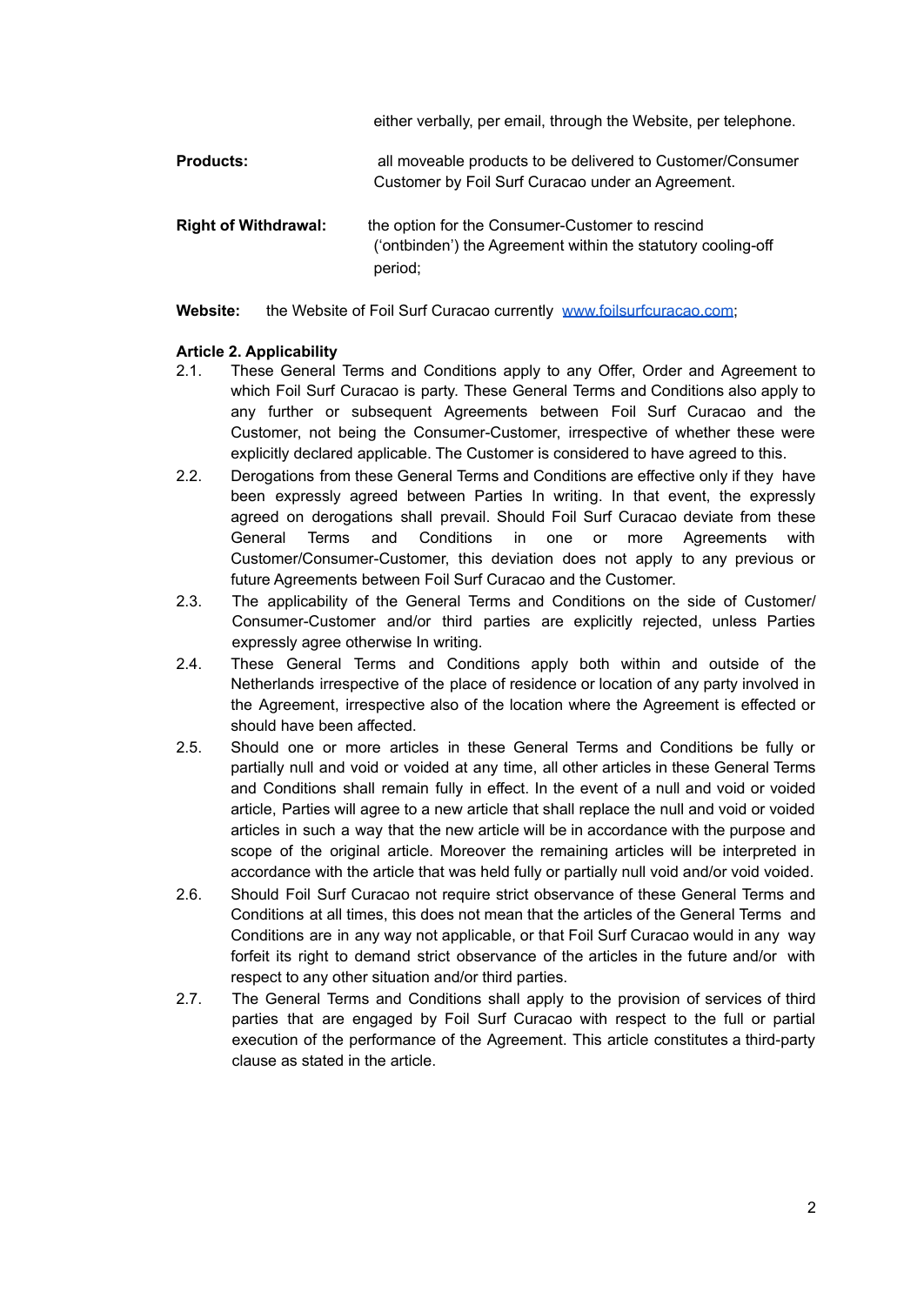2.8. Foil Surf Curacao has the right to unilaterally amend the General Terms and Conditions from time to time during the term of the Agreement. These amendments will take effect at the announced time. Foil Surf Curacao will send the amended General Terms and Conditions of Delivery to the Customer in a timely manner. If no time of entry into force has been announced, the changes will enter into force with regard to the Customer as soon as the amended General Terms and Conditions of Delivery have been sent to the Customer. In the case of a Consumer-Customer, this article will only apply if and when an Agreement is entered into with a Consumer Customer and the Consumer-Customer has accepted the new General Terms and Conditions.

### **Article 3. Offers, Orders and Formation of the Contract**

- 3.1. All Offers made by Foil Surf Curacao are without obligation and may be withdrawn at any time (for instance - although not limited to - when the Products are out of stock), also when the Offer contains a period for acceptance. Should the Offer not contain a period for acceptance, the Offer automatically lapses after 8 (eight) calendar days and the Customer/Consumer-Customer can no longer appeal to it. An Offer accepted by Customer can always be withdrawn by Foil Surf Curacao within 45(forty-five) business days after acceptance by Customer/Consumer-Customer by sending a notice to that end In writing to Customer/Consumer-Customer.
- 3.2. Offers do not automatically apply to repeat orders and/or subsequent Agreements and Foil Surf Curacao reserves the right to amend the prices and other terms of successive Offers.
- 3.3. Foil Surf Curacao cannot be held to its Offer in case Customer/Consumer-Customer may reasonably assume that the Offer, or part thereof, includes an obvious mistake or typo.
- 3.4. Any documents which are part of the Offer such as price lists, brochures, catalogs, leaflets and such were made with the utmost care but are without obligation. These are only used to provide a description to the Customer and shall not bind Foil Surf Curacao in any way. Furthermore, the aforementioned materials are and remain Foil Surf Curacao's (intellectual) property.

# **Article 4. Orders**

- 4.1. The Customer/Consumer-Customer can place Orders for the Products with Foil Surf Curacao :
	- a. through the Website of Foil Surf Curacao; and
	- b. with Foil Surf Curacao by telephone, In writing and in person.
- 4.2. Should Foil Surf Curacao have good grounds, Foil Surf Curacao is entitled to refuse an Order or part of an Order without giving reason or to attach special conditions to the Agreement, for instance (but not limited to) requiring additional security before accepting the Offer. In the aforementioned case, Foil Surf Curacao shall inform Customer of the reason why the Order was not accepted.

### **Article 5. Formation of the Agreement**

5.1. The Order by the Customer/Consumer-Customer will be considered an offer to enter into an Agreement.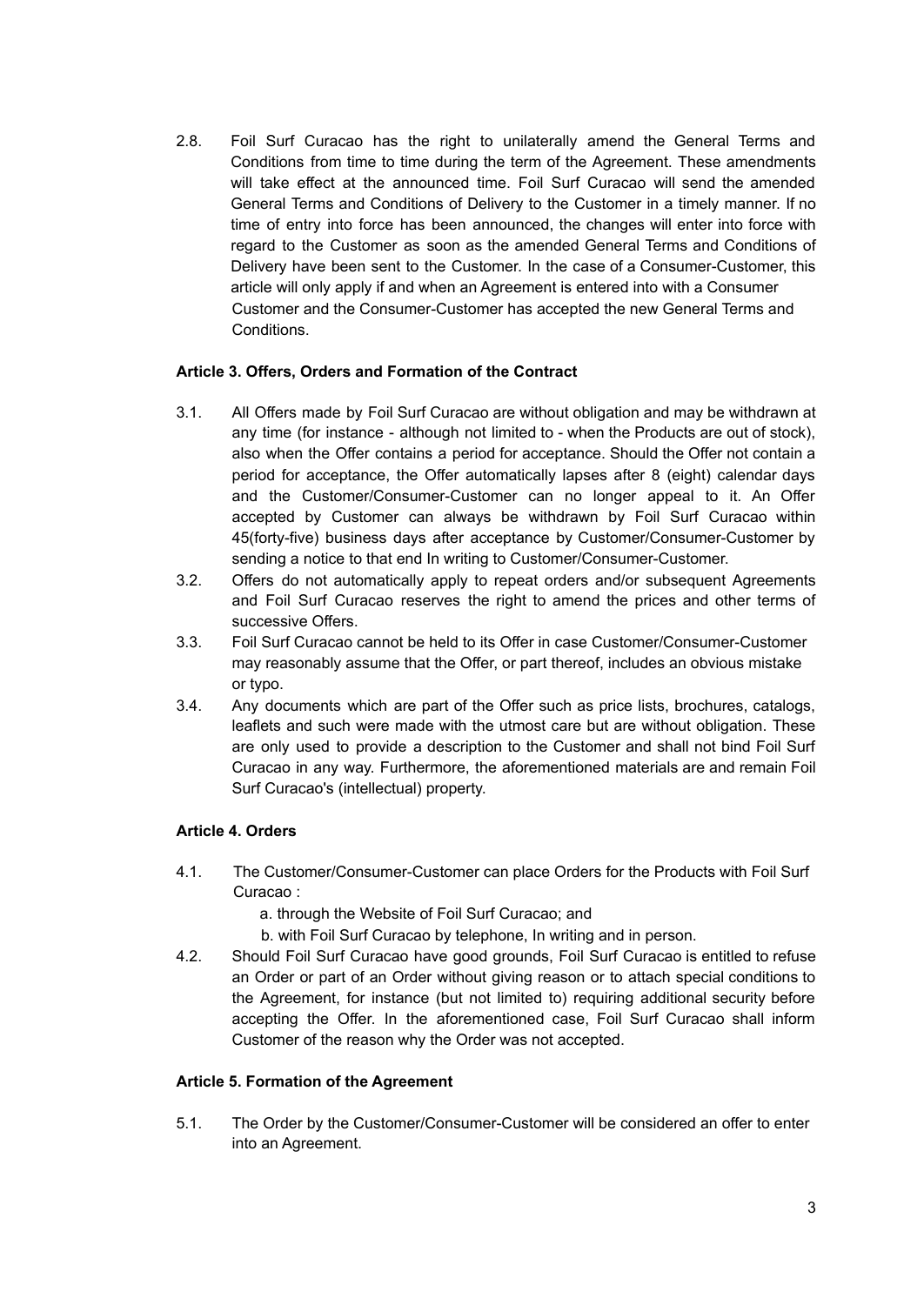- 5.2. An Agreement is concluded when:
	- a. Foil Surf Curacao confirms the Order of the Customer/Consumer-Customer In writing; or
	- b. a contract, signed by both Parties, is concluded between Parties; or

c. Foil Surf Curacao sends an Offer to Customer/Consumer-Customer and the Offer is accepted by the Customer/Consumer-Customer In writing, with the exception of a withdrawal by Foil Surf Curacao within the term of article 3.1. 5.3. The (email) message received by the Customer/Consumer-Customer after he/she placed the order through the Website, containing a copy of the Order In writing as confirmation of a purchase, is not a confirmation of the Order In writing as described in sub b of article 5.2 (b). In that event, the Agreement is only concluded after the Order is confirmed by means of an order confirmation by Foil Surf Curacao. 5.4. Any Order or Agreement shall be considered an individual Order or Agreement and individual Orders/Agreements shall never be considered a continuing performance contract.

5.5. Should a natural person conclude an Agreement, on behalf of or at the expense of the Customer, they declare – by signing the Agreement – that they are authorized to do so.

# **Article 6. Changing an Order**

- 6.1. Any additions or changes to the Order, after its conclusion, shall only bind Foil Surf Curacao after and to the extent in which they are accepted by Foil Surf Curacao and confirmed In writing. Should a Customer/Consumer-Customer request to change the Order and these changes would result in higher costs than those taken into account in the quotation of the original Order, Foil Surf Curacao will charge these extra costs to the Customer/Consumer-Customer. Should Customer/Consumer-Customer not be willing to pay these extra costs, Foil Surf Curacao may, at its discretion, suspend the delivery or terminate the Agreement.
- 6.2. Additions and/or changes to the Order may result in an exceeding of the previously agreed on delivery time. Such an exceeding of the delivery time shall never entitle the Customer/Consumer-Customer to compensation (damages) and/or termination of the Agreement.

### **Article 7. Prices and Costs**

- 7.1. Unless otherwise stated, the prices listed in an Offer are in euros, exclusive of VAT, shipping and administrative costs and exclusive of other import or government levies. These costs and levies will separately be charged to the Customer/Consumer-Customer. All prices listed by Foil Surf Curacao are based on the price-determining factors known at the time the Offer was made or the Agreement was entered into. In the case of a Consumer-Customer Foil Surf Curacao will state price inclusive VAT and will also explicitly state which additional
- costs will be charged to the Consumer-Customer pursuant to the Agreement.
- 7.2. The prices stated in an Offer or Agreement for the Products to be delivered by Foil Surf Curacao are based on delivery ex works, as defined in the ICC Incoterms, to the address of the warehouse of Foil Surf Curacao, unless the Parties agree that Foil Surf Curacao shall arrange for the further shipping of the Products from the warehouse of Foil Surf Curacao to the Customer/Consumer-Customer, in which case the costs of further shipping shall be for the account and at the risk of the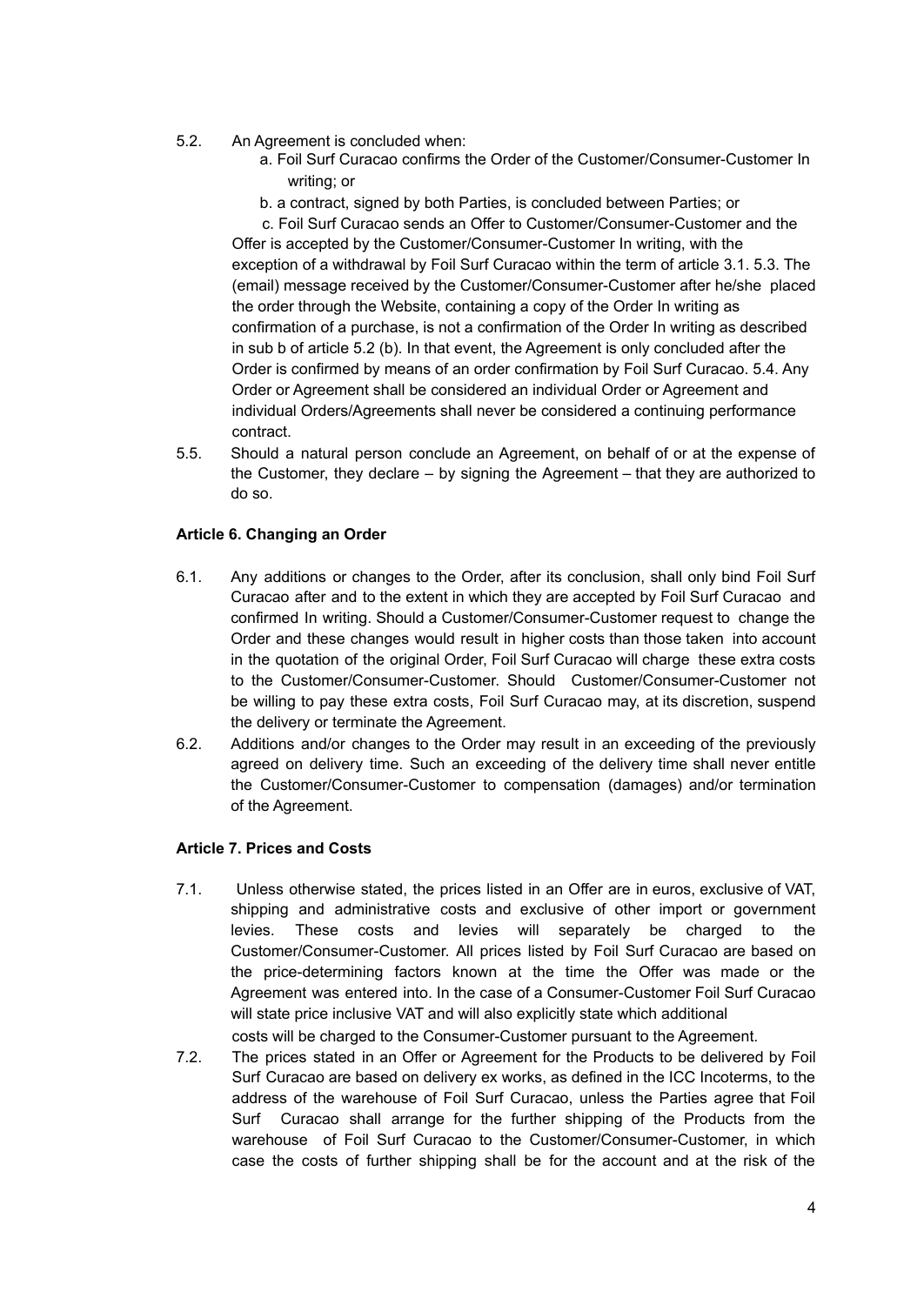Customer/Consumer-Customer.

- 7.3. After the Agreement has been entered into, Foil Surf Curacao is entitled to change the prices, or parts thereof, of Products that have not yet been delivered and/or have not been paid should one or more cost factors be subject to a change which directly influences the price of the deliverable Products. Furthermore, Foil Surf Curacao is always authorized to adjust the prices should a statutory pricing factor give rise to such an adjustment.
- 7.4. Should the delivery of (a part of) the Products fail to occur or be delayed at the request the Customer/Consumer-Customer, or due to a lack of details/instructions provided or other causes at the side of Customer/Consumer-Customer, any subsequent costs arising from this delay shall be at the expense of the Customer/ Consumer-Customer.
- 7.5. When making Offers, Foil Surf Curacao assumes that it will be able to carry out its obligations under normal and usual circumstances. In the event that special circumstances arise as a result of which Foil Surf Curacao incurs subsequent costs, Foil Surf Curacao shall notify the Customer of this and Foil Surf Curacao shall be entitled to charge these subsequent costs to the Customer. In the event of a Consumer-Customer Foil, Surf Curacao shall only exercise the right of 7.5 after three months of the conclusion of the Agreement and by giving the Consumer-Customer the right to rescind ('*ontbinden*') the Agreement.

# **Article 8. Performance of the Agreement and Delivery**

- 8.1. Upon the effectuation of the Agreement, Foil Surf Curacao shall proceed with the delivery of the Products as recorded in the Agreement.
- 8.2. Any delivery dates given (verbally or In writing) are based on information and circumstances known to Foil Surf Curacao at the conclusion of the Agreement. Those delivery dates are always target dates. These dates do therefore not bind Foil Surf Curacao, have an indicative nature, are in no event of the essence ('*niet wezenlijk*'), and are never considered final deadlines, unless Parties explicitly agree otherwise In writing. Foil Surf Curacao shall endeavor to observe the delivery date where possible, but the mere exceeding of a delivery date shall not constitute a failure in the performance at the side of Foil Surf Curacao. Delays shall never entitle the Customer/Consumer-Customer to terminate or rescind ('*ontbinden*') the Agreement nor to any damages. However, a Consumer-Customer is authorized to rescind the Agreement if delivery has not taken place within 30 (thirty) calendar days after the agreed delivery date.
- 8.3. Foil Surf Curacao shall deliver the Products to the warehouse of Foil Surf Curacao. Should the Customer/Consumer-Customer wish to have further shipping from the warehouse to another delivery address, the Parties will state those further arrangements in the Agreement. The costs of further shipping and delivery from the warehouse of Foil Surf Curacao at the expense of Customer/Consumer-Customer, barring other arrangements made between Parties In writing. All risks in regard to the (transportation of the) Products to be delivered by Foil Surf Curacao transfer to the Customer/Consumer-Customer at the time that the Products are transferred from Foil Surf Curacao' warehouse to a third-party for further shipping. However, the Products shall remain the property of Foil Surf Curacao until the full price is paid by the Customer/Consumer-Customer, as determined in article 16 of these General Terms and Conditions.
- 8.4. The Customer/Consumer-Customer is obligated to provide Foil Surf Curacao with any relevant information Foil Surf Curacao requires for the correct and timely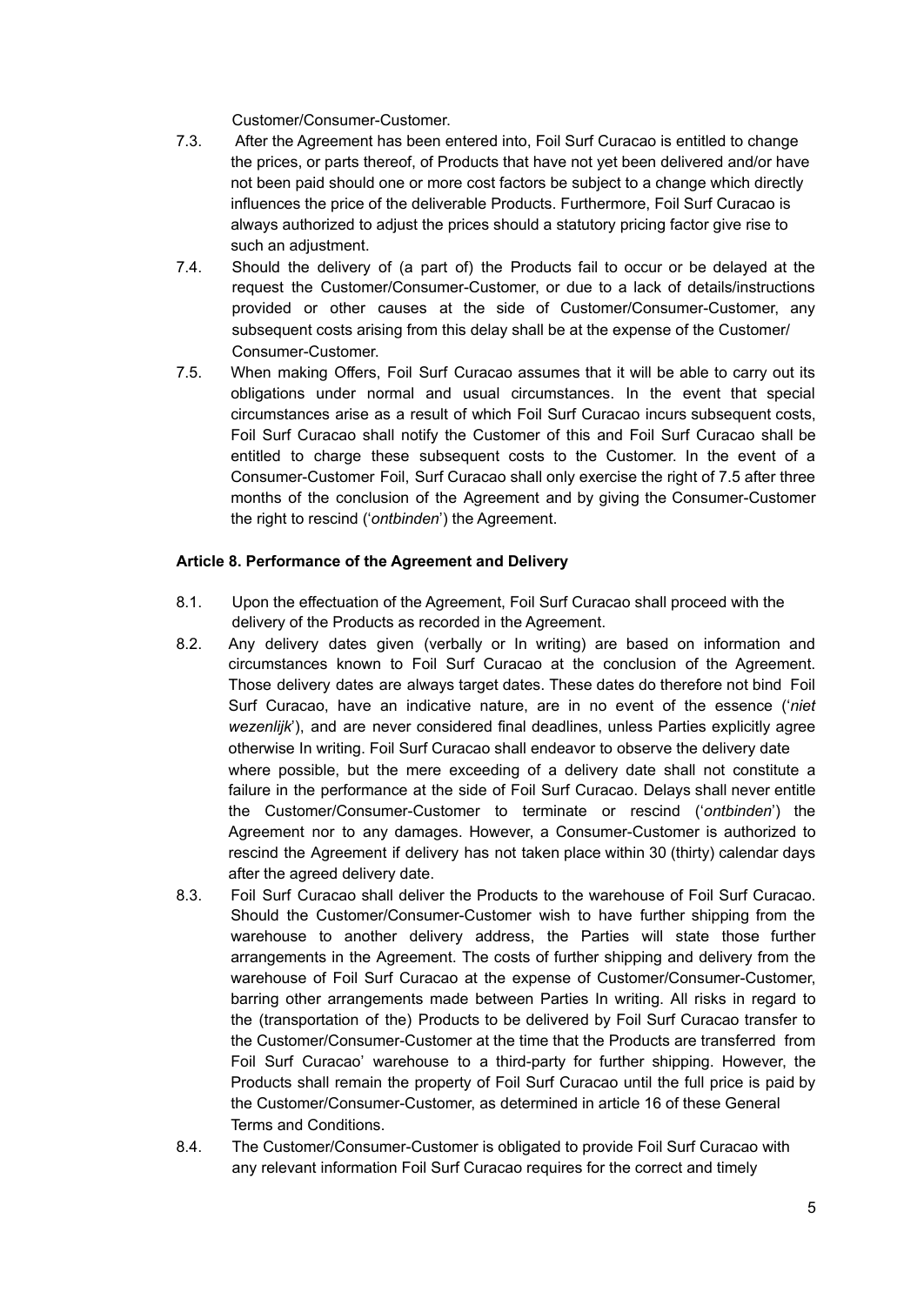delivery of the Products at the time of the conclusion of the Agreement and always *before* Foil Surf Curacao affects the delivery of the Products.

- 8.5. Foil Surf Curacao is entitled to perform the Agreement in separate phases and individually invoice the performed phases.
- 8.6. T he Customer/Consumer-Customer must take immediate possession of the Products at the agreed on time and place of delivery.
- 8.7. Should the Customer/Consumer-Customer refuse take possession of the ordered Products, any and all claims Foil Surf Curacao has on the Customer/Consumer Customer become immediately due and payable and Foil Surf Curacao shall be entitled to:
	- a. deliver the Products by means of a notification In writing, in which case Foil Surf Curacao is entitled to store the Products itself or at a third party from the moment of the notification made In writing, such at the expense and risk of Customer/Consumer-Customer, including the risk of loss of quality; or
	- b. proceed to full or partial termination of the Agreement and sell or deliver the Products to a third party or parties, such at its discretion.
- 8.8. Should Foil Surf Curacao, in any way, suffer damages or incur costs resulting from the fact that the Customer/Consumer-Customer gives wrong information regarding the delivery and/or the Customer refuses to take possession of the ordered Products, the Customer/Consumer-Customer shall be liable for these damages and/or costs.

# **Article 9. Suspension**

- 9.1. Without prejudice to article 10, Foil Surf Curacao is entitled to suspend its obligations should Customer not or not fully comply with its obligations arising from the Agreement and/or when Customer was required to provide surety for its performance of the Agreement and this surety fails to materialize or is insufficient.
- 9.2. The right to suspend its obligations of performance also applies should Foil Surf Curacao learn of any circumstances which give reasonable ground to fear that Customer will not, not timely or not fully comply with its obligations. If there is good ground to fear that Customer cannot fully or not adequately perform its obligations, the suspension must reasonably match the extent of the failure.
- 9.3. Should Foil Surf Curacao postpone the performance of its obligations, its rights under the law and the Agreement remain in full force.
- 9.4. Articles 9.1 up to and including 9.3 shall not apply in case of a Consumer-Customer.

### **Article 10. Termination**

10.1. All Agreements effected between Foil Surf Curacao and the Customer may be suspended ('*opgeschort*'), terminated early (*'(voortijdig) opgezegd'*) and with immediate effect or – at Foil Surf Curacao' discretion – be (partially) rescinded ('*ontbonden*)' by Foil Surf Curacao without having to go to court through a notification In writing, without Foil Surf Curacao being obligated to pay any (financial) damages and while retaining all of Foil Surf Curacao s rights, in any of the following circumstances: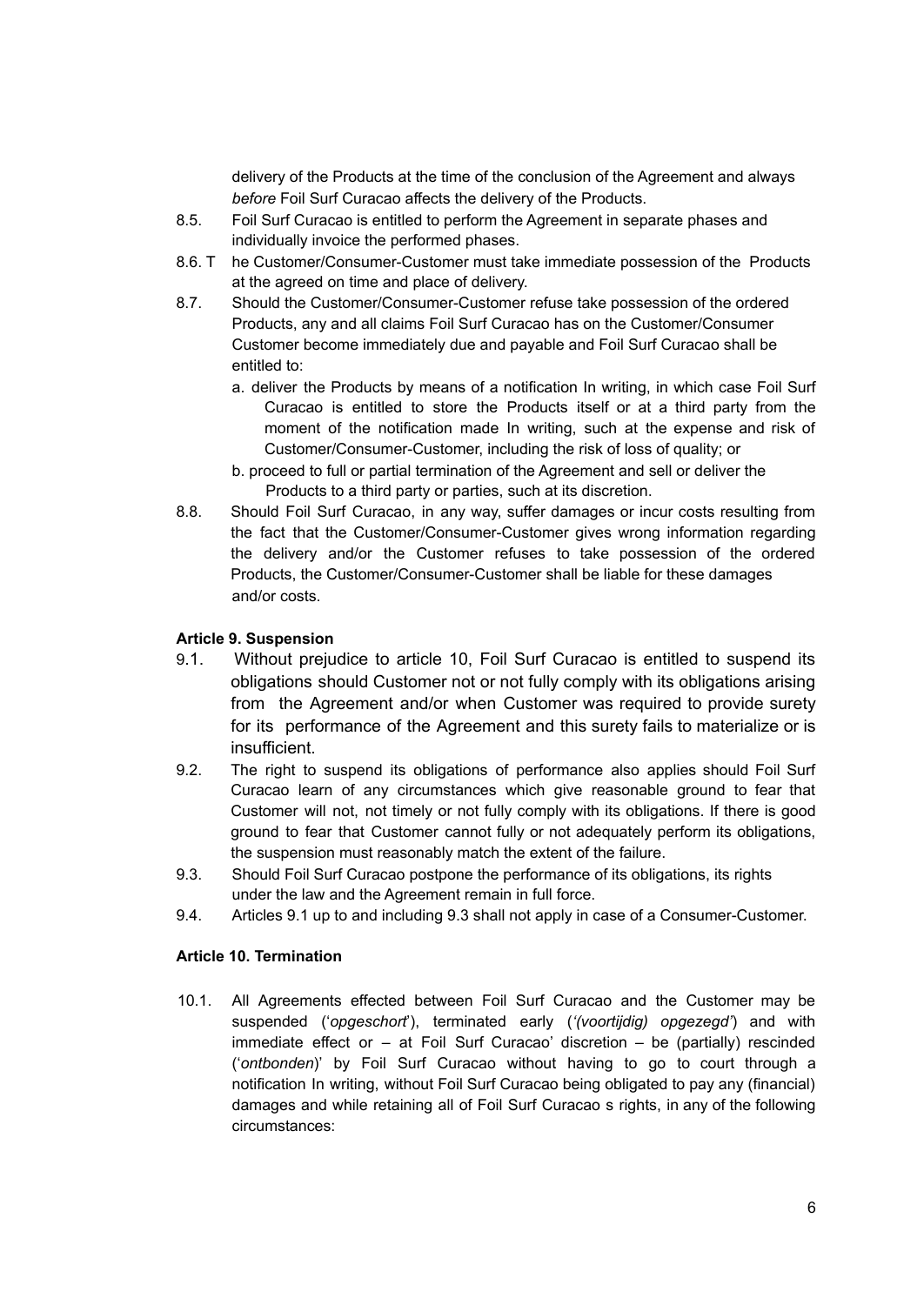- a. when the Customer/Consumer-Customer is declared bankrupt or when suspension of payment is granted; or
- b. when a petition for bankruptcy is lodged against the Customer/Consumer Customer or when a request for suspension of payment is lodged; or
- c. when the Customer/Consumer-Customer offers its creditors a voluntary arrangement; or
- d. when the company of the Customer ceases its business or is at the risk of ceasing its business; or
- e. when circumstances brought to the attention of Foil Surf Curacao after the effectuation of the Agreement give good ground to fear that the Customer/Consumer-Customer cannot meet its obligations and/or when Foil Surf Curacao finds that the current or future claims cannot be secured;
- f. the Customer/Consumer-Customer does not, not fully or not timely fulfil any of its obligations pursuant to the Agreement between the Parties, or fails in any of its obligations by law, and is therefore in default; or
- g. when delays on the part of Customer/Consumer-Customer mean that Foil Surf Curacao can no longer reasonably be expected to fulfil the Agreement under the original conditions;
- h. when circumstances arise which render the fulfilment of the Agreement impossible or if any other circumstances arise which render an unaltered continuation of the Agreement on the side of Foil Surf Curacao unreasonable.
- 10.2. On termination of the Agreement, all claims Foil Surf Curacao has against the Customer/Consumer-Customer become immediately due and payable.
- 10.3. Should the suspension/termination and/or rescission be attributable to the Customer/Consumer-Customer, Foil Surf Curacao shall be entitled to compensation of the damages Foil Surf Curacao suffers as a result of the suspension/termination/rescission, including, but not limited to, any costs arising directly and indirectly from the occurrence.
- 10.4. Without prejudice to the terms of this article 10, Foil Surf Curacao always has the right to terminate an Agreement, or at least the (long-term) relationship between Parties which (also) qualifies as a (continuing performance) Agreement, with due observance of a notice period of (a maximum of) 1 (one) month by and through a Written notice to Customer, without obligation of payment of any (compensation (for damages) to Customer. This article 10.4 does not apply in case of a Consumer Customer.

# **Article 11. Duty of Examination of the Products / Obligation to complain**

- 11.1. The Customer/Consumer-Customer is obligated to examine the Products directly upon delivery, or ultimately within 2 (two) calendar days (or have a third party perform the examination). In doing so, the Customer must examine whether the quality and/or quantity of the delivered items conform with the Agreement.
- 11.2. In the event that Customer/Consumer-Customer is of the opinion that there is defect in the quantity and/or quality of the delivered Products, it must inform Foil Surf Curacao of the alleged defect In Writing within a reasonable period of time after discovery, or after it should have been discovered (with due observance of Article 11.1). The Customer, not being a Consumer-Customer, must notify Foil Surf Curacao immediately In Writing after discovery of the alleged defect and always within 5 (five) calendar days after delivery of the Products. If the Customer/Consumer

Customer can demonstrate that it could not have reasonably discovered the defect within the aforementioned term (hidden defect), the Customer/Consumer-Customer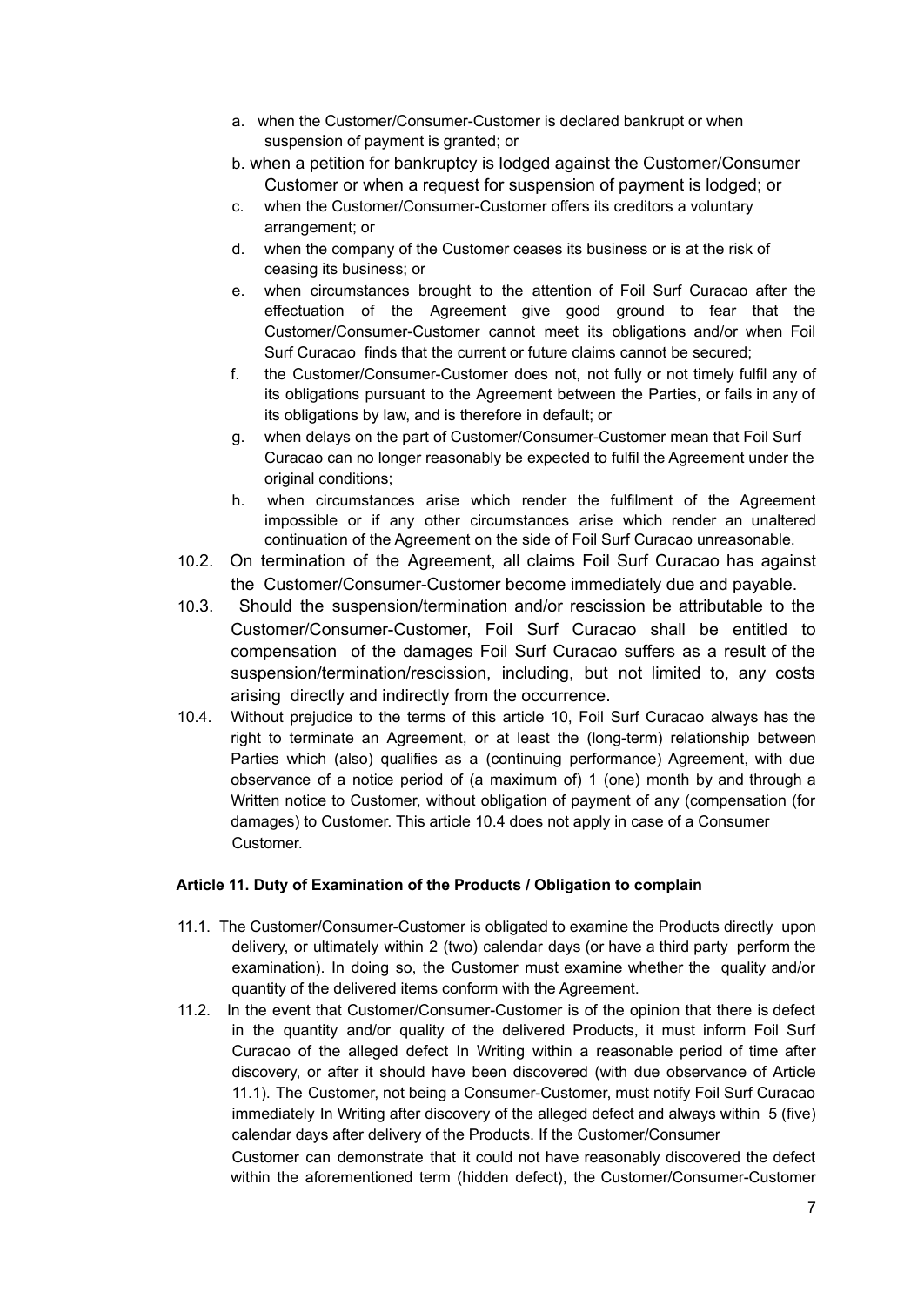must report the defect to Foil Surf Curacao In writing within 5 (five) days of its discovery, or within 5 (five) days of reasonably having been able to discover the defect. The Written notification must include a description of the defect containing as much details as possible. In addition to this, the Customer must include the invoice number and - if applicable - the packing slip of the delivery, allowing Foil Surf Curacao to respond to the complaint as adequately as possible.

- 11.3. Should Customer/Consumer-Customer not lodge its complaints with Foil Surf Curacao within the deadlines stated or should the complaints not meet the requirements, as both stated in articles 11.1 and 11.2, all rights of the Customer/Consumer-Customer has with respect to the discovered defect shall lapse by operation of law.
- 11.4. In case of a Consumer-Customer the periods of time listed in articles 11.1 and 11.2 are those listed in sections 7:23 and 6:89 of the Dutch Civil Code.
- 11.5. The Consumer-Customer is entitled to reject the Products within seven calendar days after the delivery at the Foil Surf Curacao warehouse due to demonstrable non-conformity of the Products.

### **Article 12. Warranty / non-conformity of Products**

- 12.1. Foil Surf Curacao gives the following warranties with respect to the Products: a. eFoils (excluding the battery/batteries): twelve months starting from delivery to the warehouse of Foil Surf Curacao;
	- b. the battery: 400 cycles, whereby a cycle shall mean the process of complete charging and complete discharging of the battery.

These warranties are the same warranties given by the manufacturer. Any warranty shall always be limited to design, manufacturing faults or faults in the material. In the case of a Consumer-Customer, the Consumer-Customer is entitled to the statutory warranty as described in article 7:18 of the Dutch Civil Code.

- 12.2. In the event a Customer/Consumer-Customer lodges a complaint regarding (defective) Products falling under the scope of article 11.2 and/or claims the warranty pursuant to 12.1 and such complaint has been accepted by Foil Surf Curacao, article 12.3 up to and including 12.19 shall apply.
- 12.3. Statements made by or on behalf of Foil Surf Curacao with respect to the quality, composition, possibilities of application and characteristics in the broadest sense of the word et cetera of the delivered Products will only be considered warranties when these have been confirmed as a warranty by Foil Surf Curacao explicitly and In writing. The applicability of any warranty is explicitly excluded for normal wear and tear and any damages inflicted by the Customer/Consumer-Customer itself or any third party to which the Products were delivered, unless otherwise covered for in these General Terms and Conditions and except in so far it would be against statutory European consumer law.
- 12.4. Any warranty that is mandatory pursuant to European statutory consumer law will only apply to a Consumer-Customer that is considered a consumer within those laws and regulations.
- 12.5. The warrantee referred to in article 12.1, any other warranties, and a claim regarding the non-conformity of goods, shall lapse if:
	- a. the Customer/Consumer-Customer has not met the terms of articles 11.1 and 11.2; and/or
	- b. it is reasonably plausible that the defect in the Product has been caused by incorrect and/or careless handling of the Product; and/or
	- c. the Product has not been used in accordance with normal use; and/or d. it is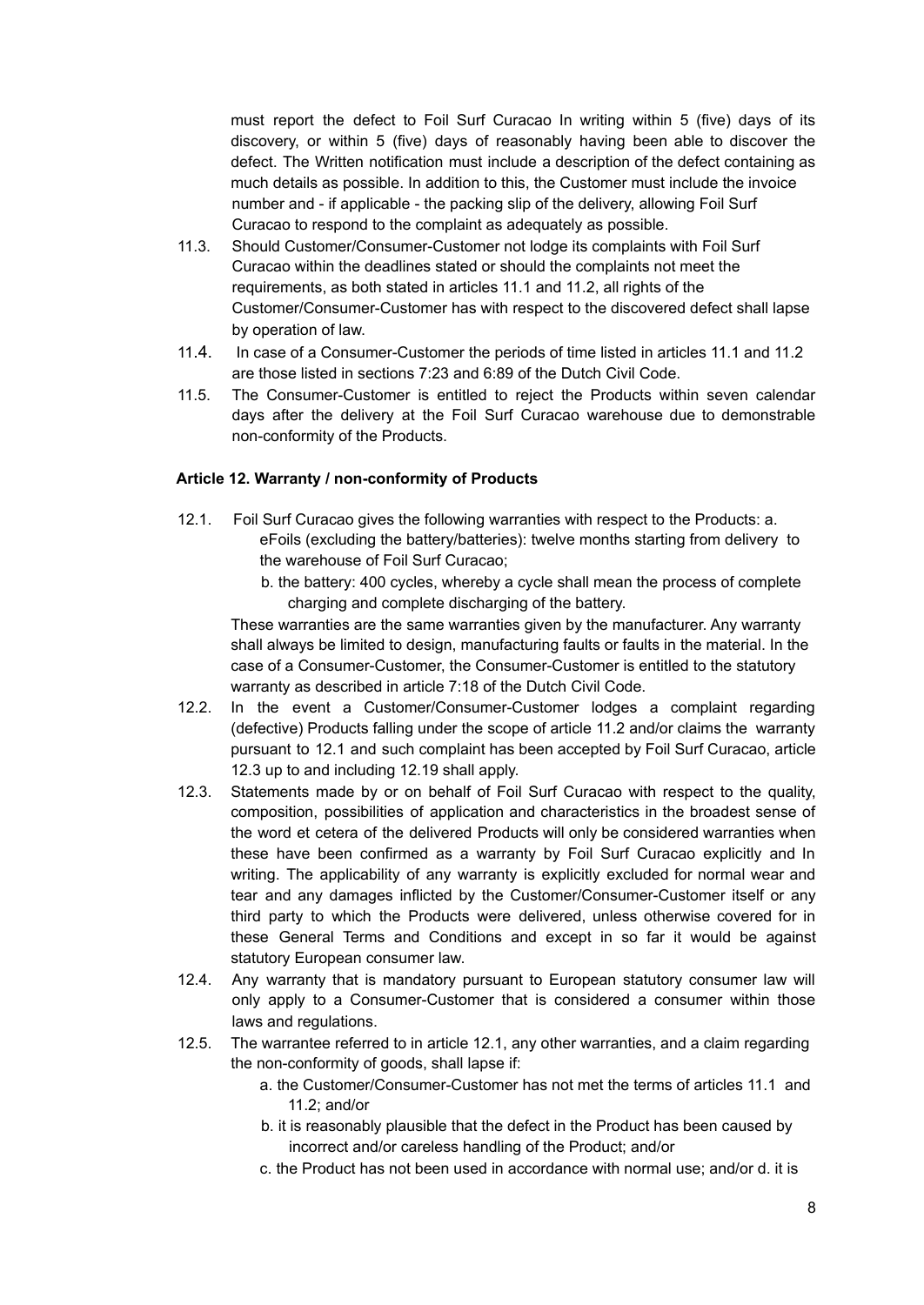reasonably plausible that the defect in the Product has been caused by incorrect and/or careless handling of the Product; and/or

- e. the Product has been used contrary to the (safety) instructions with respect to the Product; and/or
- f. it is reasonably plausible that a defect resulted or arisen from improper or spurious use incorrect storage or maintenance by Customer/Consumer Customer and/or third parties; and/or
- g. it is reasonably plausible that the defect resulted or arose from adjustments made – or attempted – to the Product by Customer/Consumer-Customer and/or third parties without Foil Surf Curacao' Written permission, or the attachment of other products to the Products which were not intended for attachment or any processing or adaption of the Product.
- 12.6. If the Customer/Consumer-Customer has used, altered, processed or delivered the Products delivered by Foil Surf Curacao to a third party, the performance of the Agreement is deemed to have been adequate. The time limit for lodging a complaint as referred to in articles 11.1, 11.2 and 12.1 shall then expire, or no longer apply, exceptif such would be in violation of statutory EU consumer law.
- 12.7. Customer/Consumer-Customer can only claim a warranty and/or exercise of Foil Surf Curacao and/or exercise its rights with respect to non-conformity of the Goods after it has met all its obligations arising from the Agreement between Parties. In particular, but not limited to that situation, a complaint shall never release the Customer/Consumer

Customer of its payment obligations.

- 12.8. Should a complaint regarding a non-conformity and/or warranty be found justified either by Foil Surf Curacao, Foil Surf Curacao, can at its discretion decide how to deal with the complaint. Foil Surf Curacao shall in principle first improve/repair the (relevant part of the) Product(s), and if such is not possible thereafter provide (a) replacement Product(s) to Customer/Consumer-Customer, and if such is not possible, Foil Surf Curacao shall send a credit note to the Customer/Consumer Customer for the relevant part of the Product(s), which is then considered to have been cancelled. In the event of a repair of the (relevant part of the) Products a period of 30 (thirty) calendar days shall be deemed reasonable. A Consumer-Customer shall only be deprived of the right to have the (relevant part of the) Product repaired or replaced if such is impossible or cannot be demanded of Foil Surf Curacao.
- 12.9. The Customer/Consumer-Customer may only return Products to Foil Surf Curacao because of the alleged non-conformity of the Products/claim under a warranty after prior Written consent from Foil Surf Curacao. Return shipments which were not preceded by a complaint including the relevant details and were not subsequently followed by a declaration that the complaint is well-founded including a Written permission from Foil Surf Curacao to be returned, are not allowed. In the event that the Customer/Consumer-Customer returns the Products in spite of the above mentioned terms, or returns the Products without due cause, Foil Surf Curacao shall hold any Products it does not refuse for Customer/Consumer-Customer, such at the expense and risk of Customer. Foil Surf Curacao shall keep these Products without any acknowledgement of the validity of Customer's claim regarding the non conformity of the Products and/or under a warranty. The costs of any return shipments pursuant to this article are at the expense of the Customer. Furthermore, the Customer remains obligated to pay for these Products. In case of a Consumer Customer the costs of return shall be reimbursed by Foil Surf Curacao.
- 12.10. Should a complaint be found justified, Customer/Consumer-Customer shall not be entitled to any other form of compensation, either in the form of replacement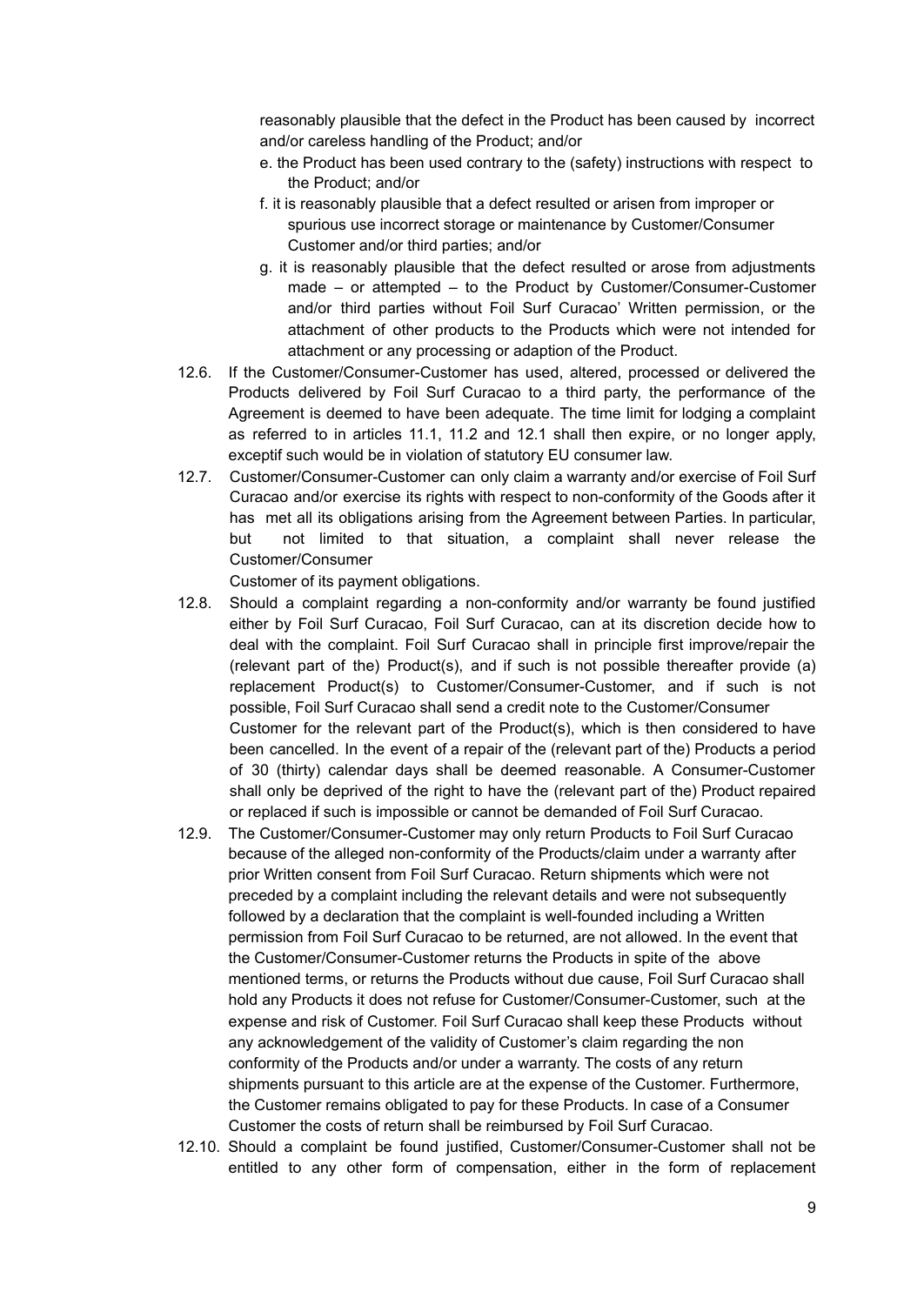Products or for damages (for loss of enjoyment of the Products), or a lowering of the price, or terminate the Agreement (including rescission ('*ontbinding*'). The limitation to rescind the agreement shall not apply to a Consumer-Customer.

- 12.11. Should a complaint be unfounded, any costs arising from the complaint on the part of Foil Surf Curacao, including the research costs, shall be fully at the expense of the Customer, except if the complaint was lodged by a Consumer-Customer.
- 12.12. Without prejudice to articles 12.9 and 12.10, the Customer/Consumer-Customer may only demand replacement of the Products or rescission ('*ontbinding*') of the Agreement in respect of the defective Products if:
	- a. Foil Surf Curacao has twice attempted to repair the same defect, these efforts have been fruitless and the defect is sufficiently serious to justify replacement or rescission, or;
	- b. if the Customer/Consumer-Customer demonstrates that the item shows, or has shown, so many defects that it does not comply with the Agreement and that these defects justify replacement or rescission.
- 12.13. Should Customer/Consumer-Customer have been shown a model of the Products, this model shall only serve as an indication without having to conform to or match the Product. Small deviations in color, structure and execution will be taken into account by Parties, unless it is expressly agreed on In writing that the Product will match the model.
- 12.14. Small deviations with respect to the quality, color, size, weight, finishing, design etc., which are commonly considered acceptable or cannot be prevented, as well as normal wear and tear of the delivered Products, shall never constitute ground for failure and/or a defect on the part of Foil Surf Curacao.
- 12.15. The Products are intended for normal use. Foil Surf Curacao is not obligated to research the purpose for which the Customer/Consumer-Customer and/or, in the event of a Customer, its customers, buy the Products. Should the delivered Products be in accordance with the Agreement, yet turn out to be unsuitable for the purpose of the Customer (and its customers)/Consumer-Customer, this is at the risk of the Customer/Consumer-Customer. This does not constitute failure on the part of Foil Surf Curacao.
- 12.16. The Customer shall provide its customers with the (safety) instructions in relation to (a normal and safe use of) the Products, including but not limited to the safety instructions provided by Foil Surf Curacao.
- 12.17. The Customer shall comply with all local laws, orders, regulations, directions, restrictions, or limitations relating to the (re)sale of the Products, to product liability and with any safety standards recommended by the government agencies in the place of (re)sale by the Customer.
- 12.18. The Customer/Consumer-Customer shall bear the burden of proof that the Products have become defective within the warranty period and have been reported to Foil Surf Curacao in a timely manner. In the case of a Consumer- Customer, contrary to the provisions of this article 12.18, a possible defect shall be presumed to have been present at the time of delivery of the Products if the defect becomes apparent within 6 (six) months after delivery of the Products.
- 12.19. In the case of a Consumer-Customer, the Consumer-Customer shall fully enjoy the rights set out in (and subject to the conditions of) articles 7:22 and 7:24 of the Dutch Civil Code. If and to the extent that within the subject matter of non-conformity of the Goods and/or a warranty, the provisions of Articles 7:22 and 7:24 of the Dutch Civil Code conflict with Articles 11, 12 and 14, the statutory (European) (Consumer) law shall take precedence over the provisions of these General Terms and Conditions.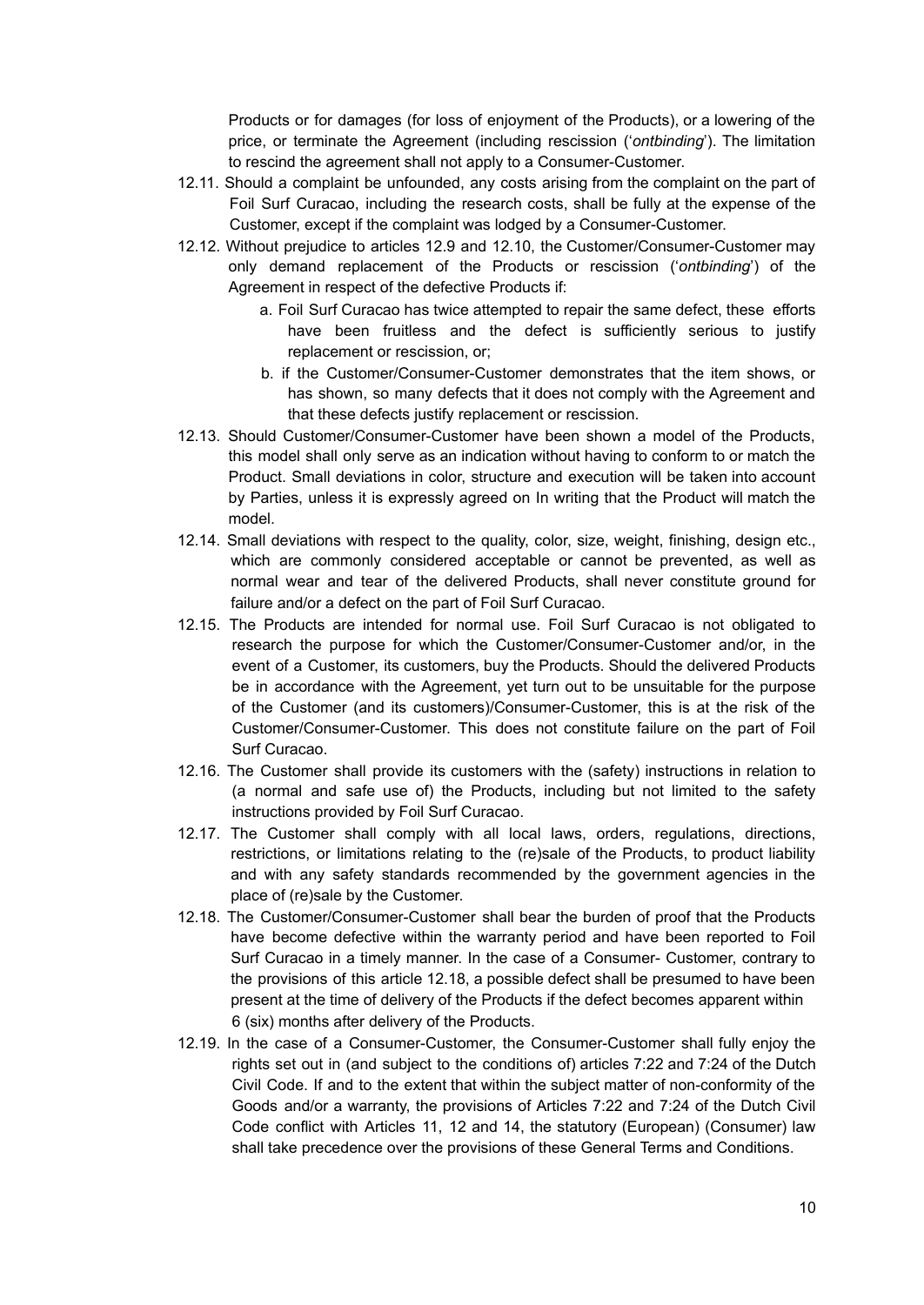### **Article 13. Invoice, deposit, payment and collection charges**

- 13.1. Except where explicitly agreed otherwise In writing, payments must be made within 14 (fourteen) days of the invoice date to a bank account number indicated by Foil Surf Curacao, or in any other manner indicated by Foil Surf Curacao, such without deduction of any discounts not explicitly agreed to by Foil Surf Curacao and without any right to suspension and/or setoff. The value date on the bank statement determines the date of payment.
- 13.2. In the event that Foil Surf Curacao has requested the Customer to make (a) deposit(s) for the Products, the deposit must be paid (in full) on the respective due date(s). In principle the deposit (payment) will be 30% of the net value of the invoice. Upon delivery of the Products to the warehouse of Foil Surf Curacao, and, if applicable, before further shipping from / leaving the warehouse, the Customer/Consumer-Customer must settle the outstanding sum of the invoice.
- 13.3. Should the Customer/Consumer-Customer be in default of any payment obligation (including with respect to a deposit payment), Foil Surf Curacao shall be entitled, in derogation of the agreed on payment arrangements, to demand full or partial payment in advance or demand a security for the payment obligations of the Customer after the Agreement was concluded, including but not limited to a bank guarantee. The Customer shall adhere to Foil Surf Curacao' request immediately. Should the Customer not adhere to the terms of this article 13.3, Foil Surf Curacao may suspend its obligations under the Agreement.
- 13.4. Should the Customer have objections to the invoice it receives, the Customer must make these objections known to Foil Surf Curacao In writing no later than 8 (eight) business days after the invoice date, in the absence of which the invoice shall be considered correct. In case of a Consumer-Customer the aforementioned period is extended to 30 (thirty) calendar days.
- 13.5. Customers shall never be entitled to suspend its obligations ('*opschorten*') towards Foil Surf Curacao and/or settle ('*verrekenen*') any amount with its own claim on Foil Surf Curacao. Any objections to the invoice amount or in regard to the delivered Products (claim) shall never constitute grounds for Customer to suspend and/or settle its payments.
- 13.6. If the payment term is exceeded, the Customer shall be in default by operation of law, therefore without any demand or notice of default being required. Starting on the date of default, the Customer owes a contractual interest of 1,5% on the amount it owes for each month or part of a month, unless the statutory (commercial) interest rate is higher, in which case the statutory (commercial) interest rate applies. The interest due on the payable amount shall be calculated from the time that Customer is in default to the time that the amount is settled in full.
- 13.7. Foil Surf Curacao is entitled to change any costs of a credit analysis to Customer.
- 13.8. Payments made by the Customer are applied firstly to settle the costs, then to the interest that has fallen due and finally to the principal sum and the current interest.
- 13.9. All costs, legal and extrajudicial costs, both in and out of court, incurred by Foil Surf Curacao with respect to effectuation of its rights, are at the expense of the Customer.
- 13.10. In case of non or late payment, the outstanding claim shall be increased with extrajudicial collection costs, including the costs of legal assistance. In deviation of the statutory regulations on this subject, the extrajudicial costs are determined at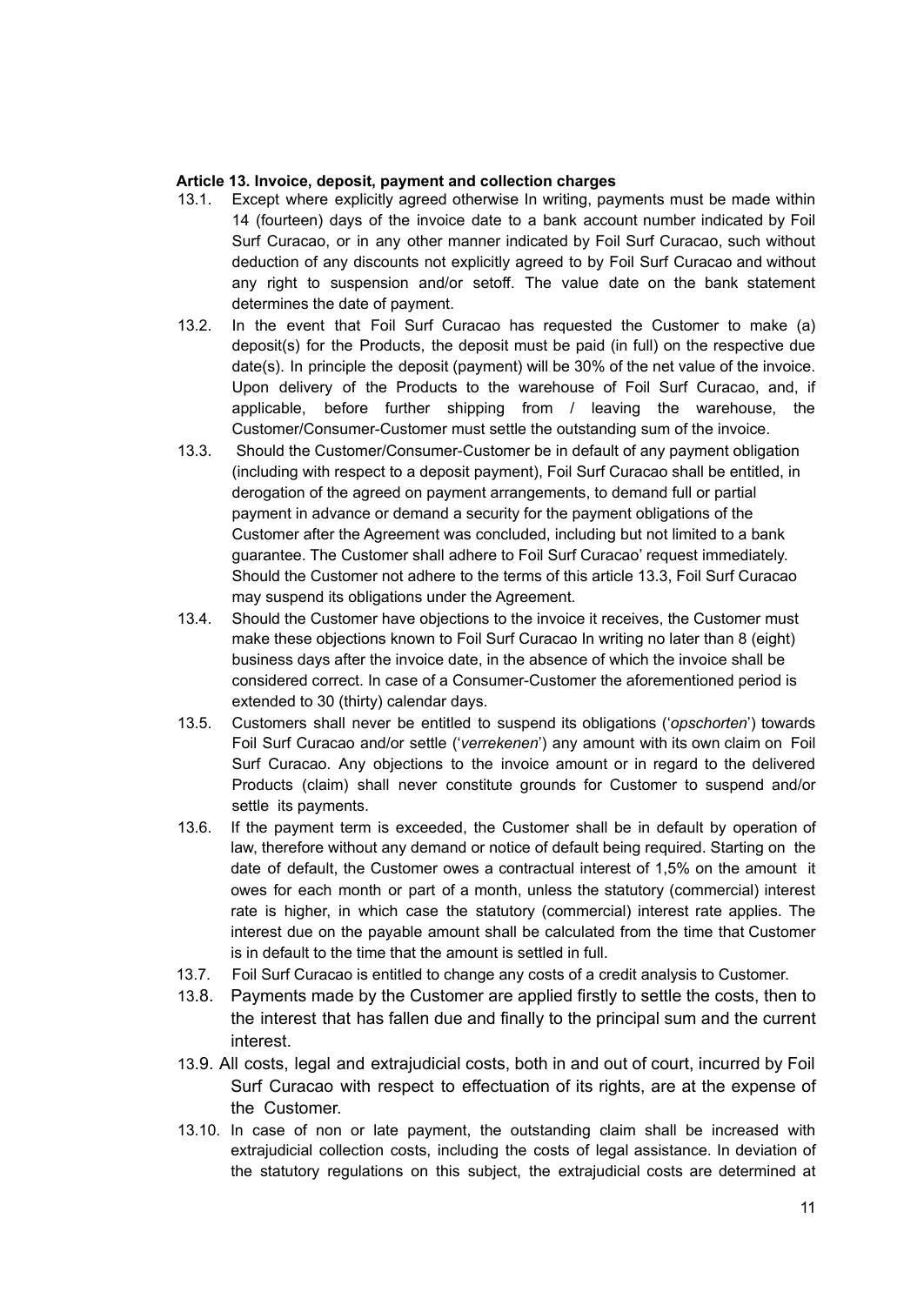15% of the relevant amount with a minimum of  $€$  200,- (in words: two hundred euro) excluding VAT. The Customer also owes interest on the collection charges.

- 13.11. Should the Agreement be concluded with more than one Customer, all Customers shall be jointly and severally liable for the payment obligations arising from the Agreement (irrespective of the name on the invoice).
- 13.12. Should the Customer not comply with articles 13.1 and 13.2, Foil Surf Curacao, without prejudice to its other rights, shall be authorized to:
	- a. fully or partially terminate the Agreement with Customer without a notice of default being required and sell or deliver the Products to (a) third party (parties). The Customer is then liable for any damages and costs incurred by Foil Surf Curacao as a result of this nonpayment, and must reimburse Foil Surf Curacao accordingly; or
	- b. fully or partially suspend its obligations towards the Customer arising from the Agreement.
- 13.13. In the event of a cancellation or termination or suspension of the Agreement, Foil Surf Curacao can never be held to any payment of damages to the Customer, unless Foil Surf Curacao can be held accountable for the facts and circumstances giving rise to the cancellation or termination or suspension.
- 13.14. In case of a Consumer-Customer articles 13.3, 13.5, 13.6, 13.7, 13.9, 13.10, 13.12 do not apply. If the Consumer-Customer fails to (timely) fulfil his payment obligation(s), the Consumer/Customer shall owe the statutory interest on the amount(s) still owed after Foil Surf Curacao has pointed out the late payment and Foil Surf Curacao has given the Consumer-Customer a period of 14 calendar days to fulfil the payment obligations. Should Consumer-Customer fail to pay within this period, and Foil Surf Curacao shall be entitled to charge the extrajudicial collection costs incurred by Foil Surf Curacao. These collection costs will amount to a maximum of: 15% on outstanding amounts up to  $\epsilon$  2,500; 10% on the next  $\epsilon$  2,500; 5% on the next € 5,000; 1% on the next € 190,000 and above € 200,000; 0.5% with a minimum of  $\in$  40 and a maximum of  $\in$  6,775.

### **Article 14. Liability**

- 14.1. Should it be established at law or otherwise that Foil Surf Curacao is liable to the Customer/Consumer-Customer for damages suffered in connection with the Agreement, or arising from a wrongful act, or on any other basis, this liability, including any payment obligation pursuant to article 6:230 Dutch Civil Code and/or article 6:271 Dutch Civil Code, shall be limited to a total as stated in these provisions:
	- a. Foil Surf Curacao shall never be liable for damages arising from Foil Surf Curacao' use of any incorrect details/files/materials/devices and information provided by or on behalf of Customer/Consumer-Customer;
	- b. Foil Surf Curacao shall never be liable for any lost profits, lost income, lost turnover, lost savings, consequential loss, stagnation of commercial activities and reputational damages caused to the Customer/Consumer-Customer or third parties;
	- c. Foil Surf Curacao shall not be liable towards Customer/Consumer-Customer for any direct or indirect damages or any disadvantage arising from or in connection with the delivery of the Products or the method of delivery;
	- d. without prejudice to the provisions in this article, Foil Surf Curacao shall never be liable for any higher amount than the agreed on price of the delivered Products which gave rise to the damages;
	- e. Foil Surf Curacao shall never be liable for damages arising from incorrect use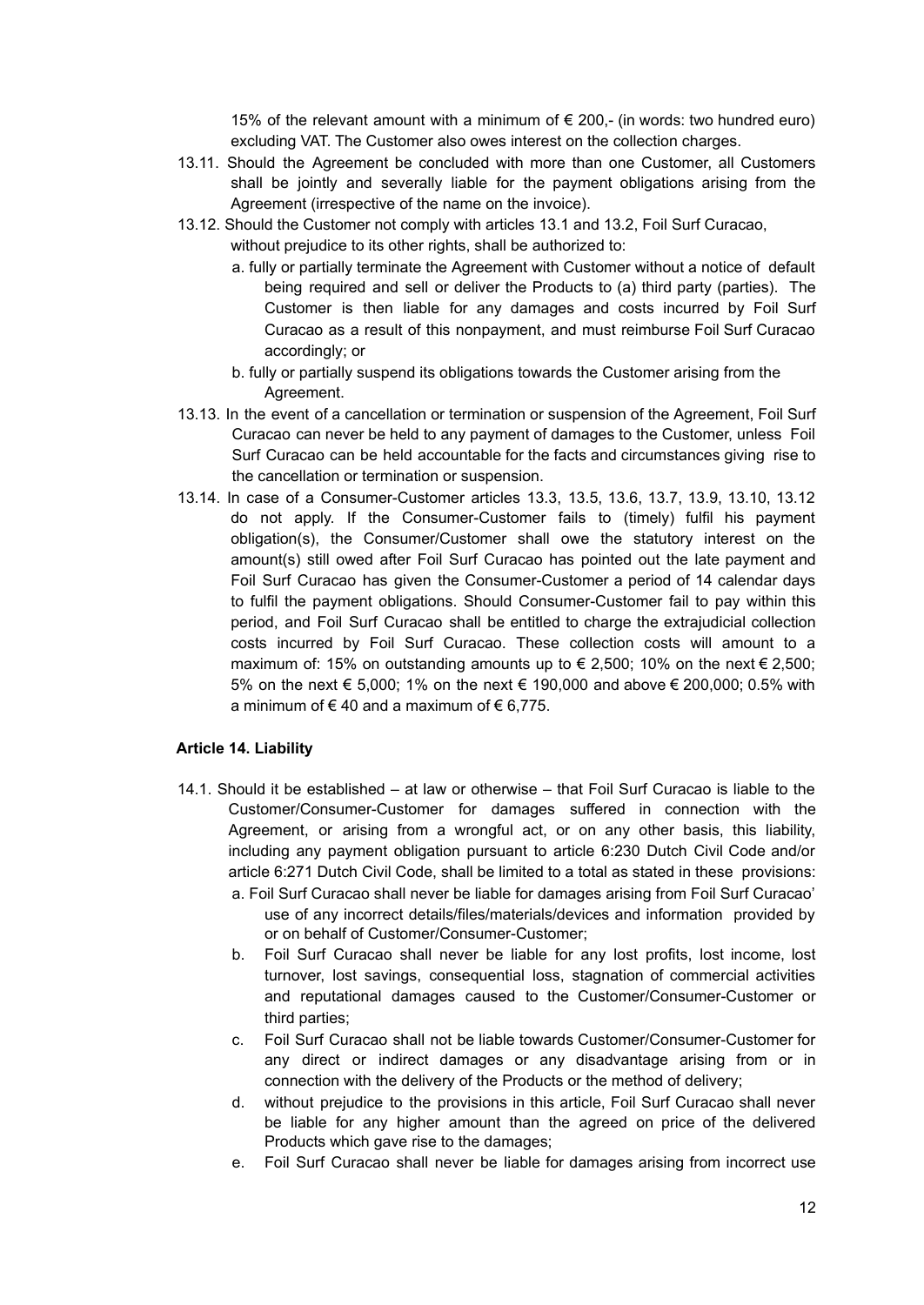of the Product(s), use not in accordance with the user manual or usage other in any way other than the intended use;

- f. Foil Surf Curacao shall never be liable for the deterioration of the Product(s) as a result of faulty storage, operation, use or maintenance by the Customer/Consumer-Customer or a third party;
- g. Foil Surf Curacao shall never be liable for damages arising from advice given. Advice shall always be provided on the basis of the facts and circumstances known to Foil Surf Curacao and in mutual consultation, for which the intention of the Customer/Consumer-Customer shall always serve as a starting point;
- h. Foil Surf Curacao' liability, including any payment obligation under an obligation to undo and any payment obligation under article 6:230 Dutch Civil Code, to Customer/Consumer-Customer is at all times limited to the amount covered by Foil Surf Curacao' liability insurance in a particular case;
- i. in the event that Foil Surf Curacao' liability insurance does not cover a claim for whatever reason – Foil Surf Curacao' liability, including any payment obligation under article 6:230 Dutch Civil Code and/or article 6:271 Dutch Civil Code, shall be limited to the net amount paid by Customer/Consumer-Customer in its last three invoices within the last year up to an amount of € 15.000 (in words: fifteen thousand euro), per year, irrespective of the number of events giving rise to the damages.
- 14.2. The limitation of liability of clause 14.1 does not apply in case of intent or deliberate recklessness of Foil Surf Curacao and/or its (statutory) director(s).
- 14.3. The liability for damages, of any nature, always ends when the Customer/Consumer Customer sells the delivered Products on to a third party, except if the Customer sells the Products to a Consumer-Customer and European statutory consumer law applies to the second sale.
- 14.4. The Customer/Consumer-Customer must determine in advance whether the Product is suitable for the intended use. Should the purchased item turn out not to be suitable for the intended use, Customer/Consumer-Customer cannot hold Foil Surf Curacao liable for any damages arising as a result of that.
- 14.5. Damages for which Foil Surf Curacao can be held liable should be reported to Foil Surf Curacao in writing and without delay but always within 8 calendar days after the occurrence of said damages, at the risk of such a claim lapsing ('*verval van recht*'). In the case of a Consumer-Customer, the expiry period is extended to 30 calendar days. The expiry period does not apply when the Customer/Consumer-Customer can demonstrate that the damages could not be reported sooner for good reason.
- 14.6. Without prejudice to the other articles in these General Terms and Conditions, any liability claim against Foil Surf Curacao lapses within 12 (twelve) months upon the Customer becoming aware of or should reasonably be assumed to have become aware of the fact from which the damage arises. This article 14.6 does not apply in case of a Consumer-Customer.
- 14.7. Contrary to article 14.6 any claim against Foil Surf Curacao with respect to product. liability will lapse within the time limit stated in article 6:191 DCC.

# **Article 15. Indemnification**

15.1. The Customer/Consumer-Customer is liable for all damages, losses, costs and expenses which Foil Surf Curacao or any third party may suffer resulting from or in connection with Customer's/Consumer-Customer's failing in the performance of the Agreement, irrespective of whether the damages were caused by Customer, its staff or another (legal) person or object for which Customer/Consumer-Customer is liable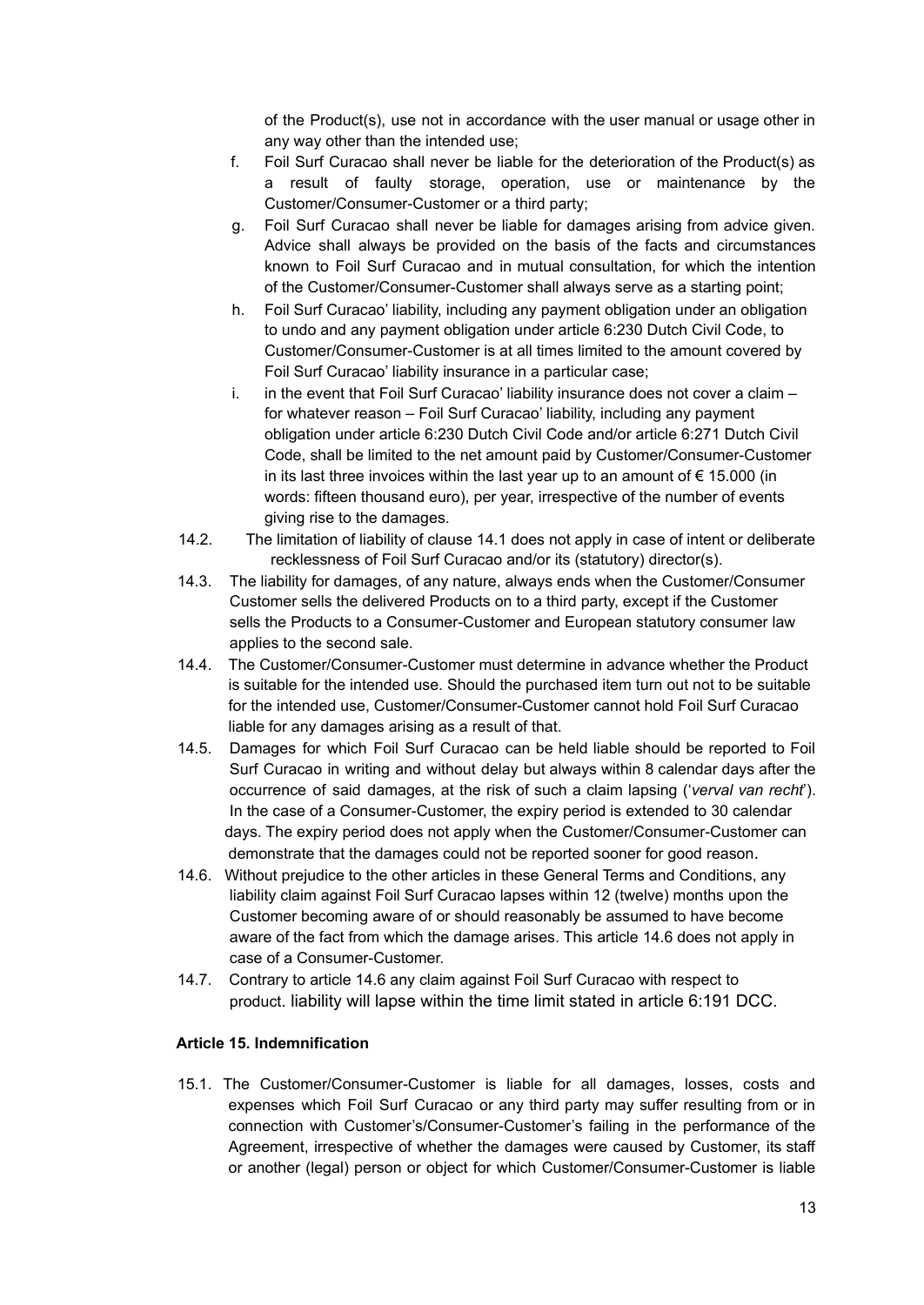by law. The Customer/Consumer-Customer shall at its own expense fully indemnify and hold harmless Foil Surf Curacao, its affiliated companies and any third party, against the damages, losses, costs and expenses as stated in this article, 15.2. Notwithstanding article 15.1, the Customer shall at its own expense fully indemnify and hold harmless Foil Surf Curacao, its affiliated companies and any third party, against all third party claims in regard to damages, losses, costs and expenses resulting from a lodged claim, pending or impending legal proceedings brought against Foil Surf Curacao by the Customer's customers, being consumers pursuant to EU statutory consumer law, and/or third parties with respect to, but explicitly not limited to: (i) claims with regard to product liability insofar as it concerns defects and / or damages as described in article 7:24 (2) a-c DCC and / or (ii) claims related to damages with regard to a defective Product ('non-conform' Product) which has been modified or altered by Customer and/or (iii) claims related to damages that have occurred where Customer did not provide its customer with the (safety) instructions. The indemnification will include, without limitation, legal costs of Foil Surf Curacao and/or third parties, including, but not limited to attorney's fees, court costs, and the costs of any third party, such as a bailiff or an expert, as well as any award of damages and/or the cost of any settlement.

- 15.3. In the event that Foil Surf Curacao is confronted with a claim and/or litigation as stated in articles 15.1 and/or 15.2, it shall have the right to defend the matter through counsel of its own and at the entire cost of the Customer, for which the reimbursement rules of article 15.4 shall apply.
- 15.4. In the event that Foil Surf Curacao has to pay and/or incur the damages, expenses, losses and/or legal costs, as stated in article 15.1 and 15.2, Foil Surf Curacao shall have the right to demand that any and all invoices be sent to Customer directly and paid by Customer and/or to have Customer pay an advance to Foil Surf Curacao, and/or to implead Customer in court proceedings.
- 15.5. Foil Surf Curacao shall have the right, at its sole discretion, to settle any charge, claim or litigation brought against Foil Surf Curacao and/or third parties.
- 15.6. The Parties shall each provide to the other all available information as may be reasonably necessary to defend a charge, claim or litigation. Should Foil Surf Curacao be addressed by third parties in relation to this article, Customer/Consumer Customer shall be obligated to assist Foil Surf Curacao both in legal and other proceedings and promptly do all that may be expected of it in such a situation and in the event of claims brought with respect to articles 15.1 and 15.2.
- 15.7. Customer will provide adequate insurance to cover for its performance under this article. The Customer is obligated to demonstrate its compliance with this obligation immediately on request of Foil Surf Curacao. The Customer shall always bear the cost of any policy excess. Should the Customer be able to claim insurance coverage of its liability towards Foil Surf Curacao, Customer must ensure that any insurance payments be made out to Foil Surf Curacao directly. Any insurance payment to Foil Surf Curacao based on an insurance agreement taken out by Customer does not impair Foil Surf Curacao' right to claim damages from Customer, to the extent that these exceed the insurance payment.
- 15.8. Customer/Consumer-Customer is obligated to make every effort to limit the damages.
- 15.9. Should the Customer/Consumer-Customer fail to take adequate measures to limit the damages, Foil Surf Curacao is entitled, without notice of default, to take these measures itself. Any subsequent costs and damages arising on the part of Foil Surf Curacao and third parties, will be wholly at expense and risks of the Customer/Consumer-Customer.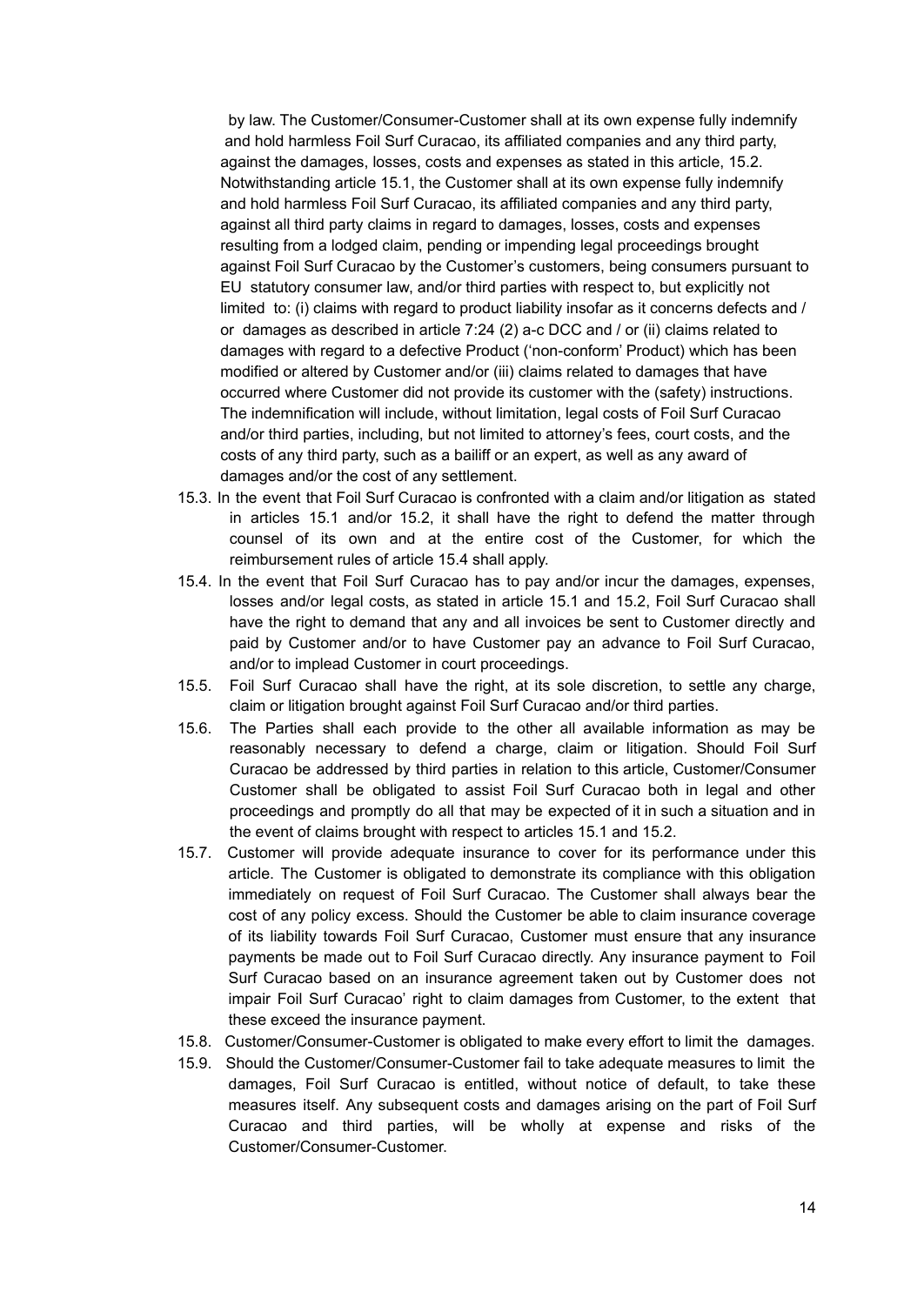15.10. Articles 15.2, 15.3 (except so far is permitted by statutory EU/Dutch consumer law), 15.4, 15.7 shall not apply in case of a Consumer-Customer. Article 15.1 shall apply to the extent that is permitted by statutory EU and Dutch consumer law.

### **Article 16. Retention of Title**

- 16.1. The title of the Products delivered by Foil Surf Curacao to Customer/Consumer Customer only transfers to the Customer/Consumer-Customer upon complete fulfilment of all Customer's/Consumer-Customer's obligations towards Foil Surf Curacao under the Agreements and fulfilment of all else required pursuant to the delivered Products, such within the scope of article 3:92 Dutch Civil Code.
- 16.2. Should Foil Surf Curacao deliver the Products to a Customer/Consumer-Customer outside of the Netherlands and should the law in the country of destination offer more extensive options with regard to a retention of title than those stated in article 16.1, the Parties shall make a choice of law for the country of entry of the Products (for the purposes of article 10:128 paragraph 2 Dutch Civil Code), with the understanding that this choice exclusively relates to the property-law consequences of the retention of title of the Products. When no objective determination can be made as to which country has the most extensive rights relating to the retention of title, the provisions of article 16.1 and the rest of this article will remain in full force.
- 16.3. Foil Surf Curacao will not lose its (retention) of title when and/or as a result of the Customer's/Consumer-Customer processing or adaptation of the Products received from Foil Surf Curacao. In that event, the Customer/Consumer-Customer will automatically retain said Products on behalf of Foil Surf Curacao.
- 16.4. The Customer/Consumer-Customer is obligated to insure, and keep insured, the Products subject to the retention of title against fire, explosion damages and water damages as well as against theft and to provide the policy of this insurance to Foil Surf Curacao for inspection immediately upon request. Foil Surf Curacao is entitled to any payout by the insurance. The Customer/Consumer-Customer agrees in advance to provide to Foil Surf Curacao with its full cooperation with all required or desirable actions in that regard.
- 16.5. The Customer/Consumer-Customer is obligated to transfer to Foil Surf Curacao any rights to claims which the Customer may have on any third parties in regard to the Products delivered by Foil Surf Curacao by means of assignment, such immediately on request, and to notify third parties that the Products delivered by Foil Surf Curacao to the Customer/Consumer-Customer were delivered subject to a retention of title which applies for as long as the Customer has not (fully) settled its obligations.
- 16.6. Should Foil Surf Curacao wish to exercise its property rights as referred to in this article, Customer/Consumer-Customer gives its prior unconditional and irrevocable permission to Foil Surf Curacao and to any third parties appointed by Foil Surf Curacao to enter any and all locations where Foil Surf Curacao' property is situated and to repossess said property.
- 16.7. Should third parties institute garnishee proceedings on the Products delivered subject to a retention of title or seek to encumber these Products or to seize these Products, the Customer/Consumer-Customer is obligated to inform Foil Surf Curacao of this immediately.
- 16.8. If the Customer/Consumer-Customer is in default of its obligations or if there is a reasonable fear that it will not fulfil these obligations, Foil Surf Curacao is entitled to retrieve, or have retrieved, the Products subject to the aforementioned retention of title from the Customer/Consumer-Customer or from any third parties holding the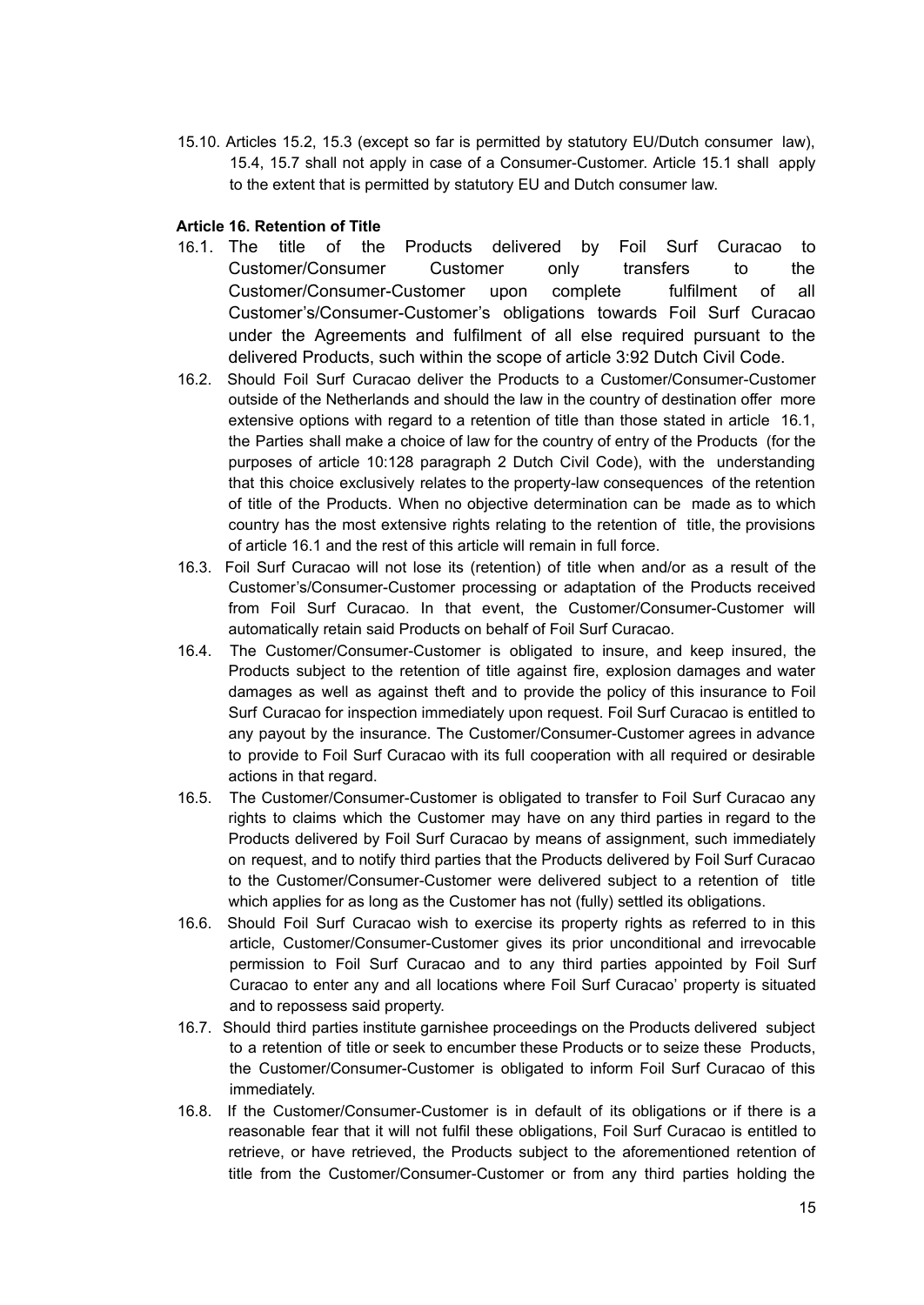Products for the Customer/Consumer-Customer. The Customer/Consumer-

Customer is obligated to provide full cooperation subject to an immediately due and payable penalty of 10% of the full amount it owes to Foil Surf Curacao for each day of half-day that the Customer/Consumer-Customer remains in default, such without prejudice to Foil Surf Curacao' right to claim performance of the obligations in the previous sentence and/or claim damages.

- 16.9. Any Products repossessed under this article will be credited to the Customer/Consumer-Customer for the (purchase) price as paid by Customer/Consumer-Customer for the repossessed Products minus 10%.
- 16.10. Furthermore, Customer/Consumer-Customer shall provide Foil Surf Curacao with an undisclosed pledge on the delivered Products immediately on request. This pledge serves as security for payment of all present and future claims Foil Surf Curacao might have on the Customer/Consumer-Customer. The Customer/Consumer Customer shall sign a deed creating a right of pledge immediately at Foil Surf Curacao request and register this deed with the tax and customs authority ('*de Belastingdienst*').
- 16.11. Customer/Consumer-Customer is not entitled to fully or partially dispose of, pledge or in any way encumber the Products subject to the retention of title without Foil Surf Curacao'prior Written permission, unless this is part of its normal business operations.

### **Article 17. Force Majeure ('***overmacht***')**

- 17.1. Foil Surf Curacao is not obligated to fulfil any obligations should it be hindered in doing so by circumstances not arising from gross negligence or intent on the part of the party claiming under these circumstances, and which are not attributable to Foil Surf Curacao by virtue of the law, legal act or according to generally accepted standards, as stated in article 6:75 of the Dutch Civil Code.
- 17.2. In these General Terms and Conditions, force majeure ('*overmacht*') on the side of Foil Surf Curacao includes besides the contents of the statutory law and case law, all external causes, whether anticipated or not, that are beyond Foil Surf Curacao' control, yet render Foil Surf Curacao unable to fully or partially or timely fulfill its obligations, such including (but not limited to): strikes in Foil Surf Curacao' company, a pandemic, situation of war or danger thereof, government measures, transport strikes, traffic congestion, traffic circumstances, theft, fire, import/export barriers and/or trade barriers, power failures and delays in the supply of goods by third party suppliers.
- 17.3. Foil Surf Curacao is also entitled to invoke force majeure if the circumstances which prevent (further) fulfilment occur after Foil Surf Curacao should have fulfilled its obligations.
- 17.4. Foil Surf Curacao may suspend its obligations arising from the Agreement during the period that the force majeure continues. Should the force majeure exceed a period of two months, Foil Surf Curacao will be entitled to terminate the Agreement, without obligation to pay damages to the other party.
- 17.5. Foil Surf Curacao may separately invoice components of the obligations arising from the Agreement which it has fulfilled or which will be fulfilled and which represent a certain independent value at the time the force majeure occurs. The Customer is obligated to pay this invoice as if it represented a separate Agreement.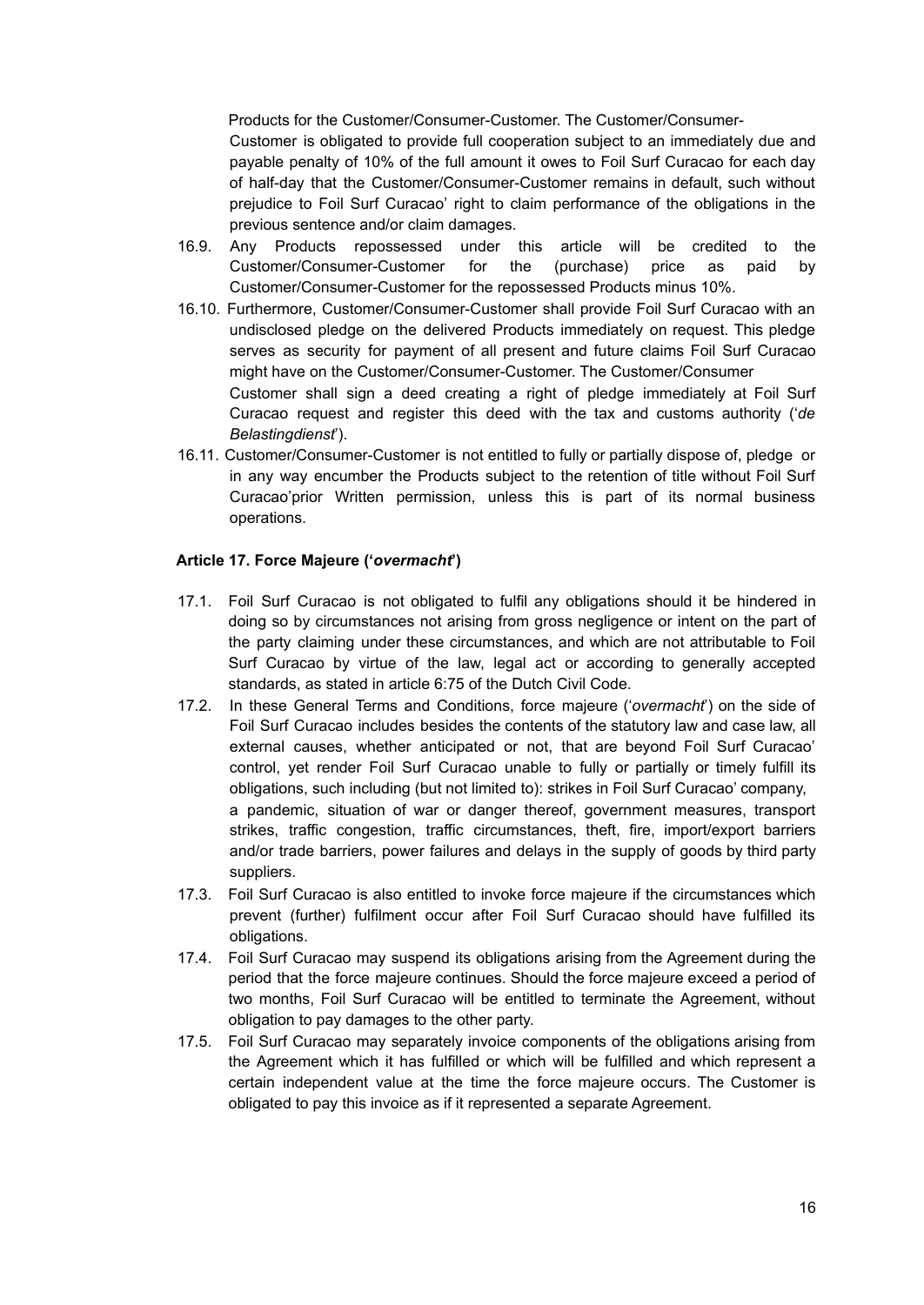#### **Article 18. Right of Withdrawal**

- 18.1. In the event of a Distance Contract between Foil Surf Curacao and a Consumer Customer, the Consumer-Customer shall have a right of cancellation. Pursuant to the Right of Withdrawal ('*herroepingsrecht*'), the Consumer-Customer has the option of rescinding ('*ontbinden*') the Distance Contract without providing any reason. The cooling-off period starts from the moment the Consumer-Customer places its order and ends 14 (fourteen) calendar days from the day the Consumer-Customer has received the Products at its address or the delivery address provided by the Consumer-Customer, if the latter address is different from the address where the Consumer-Customer is domiciled. The right of cancellation may have been excluded by Foil Surf Curacao for certain Products, if such is stated in articles 18.2 up to and including 18.8.
- 18.2. During the cooling-off period, the Consumer-Customer shall handle the Products and packaging with care. Consumer-Customer shall only unpack or use the Products to the extent necessary to assess whether he/she wishes to keep the Products. In the event that the Consumer-Customer exercises its Right of Withdrawal, the Consumer Customer shall return the Products to Foil Surf Curacao with all accessories that have been delivered and – if reasonably possible – in their original condition and packaging, in accordance with the reasonable and clear instructions provided by Foil Surf Curacao.
- 18.3. If the Consumer-Customer wishes to exercise the Right of Withdrawal, the Consumer-Customer shall be obliged to inform Foil Surf Curacao thereof within 14 (fourteen) calendar days after receipt of the Products. The Consumer-Customer can do so by means of the Model Withdrawal Form. After the Consumer-Customer has notified Foil Surf Curacao that it wishes to exercise the Right of Withdrawal, the Consumer-Customer must return the Products within 14 (fourteen) calendar days. The Consumer-Customer must prove that the delivered Products have been returned on time by means of a proof of dispatch.
- 18.4. If, after the expiry of the periods referred to in 18.1 up to and including 18.3, the Consumer-Customer has not exercised the Right of Withdrawal and/or has not returned the Products to Foil Surf Curacao, the purchase of the Products under the Distance Contract will be irrevocable ('*onherroepelijk*').
- 18.5. If the Consumer-Customer exercises the Right of Withdrawal, the Consumer Customer shall bear no other costs than the cost of returning the Products.
- 18.6. The Consumer-Customer may only return Products to Foil Surf Curacao in order to effect the Right to Withdrawal after prior Written consent from Foil Surf Curacao. Return shipments with respect whereto the Right of Withdrawal was not exercised in accordance with this article 18 , including the Written permission from Foil Surf Curacao that the Products may be returned, are not allowed. In the event that the Consumer-Customer returns the Products in spite of the above mentioned terms Foil Surf Curacao shall hold any Products it does not refuse for Consumer Customer, such at the expense and risk of Customer. Foil Surf Curacao shall keep these Products without any acknowledgement of a potential Right of Withdrawal of the Consumer-Customer. The costs of any return shipments pursuant to this article are at the expense of the Consumer-Customer. Furthermore, the Customer Customer remains obligated to pay for these Products.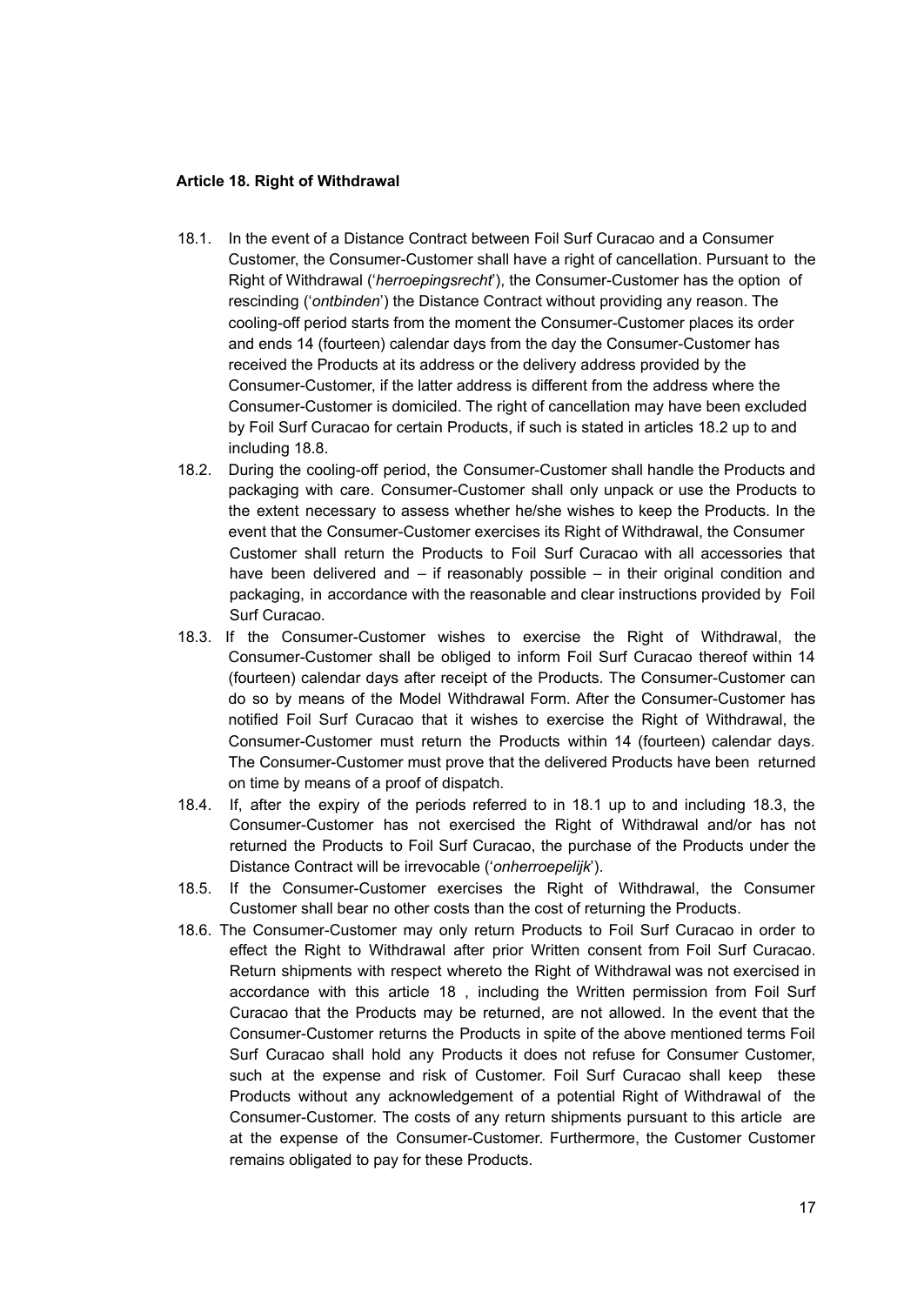- 18.7. Foil Surf Curacao will refund the purchase price with respect whereto the right of cancellation was exercised as soon as possible, but at the latest within 14 (fourteen) calendar days after Right of Withdrawal was exercised, provided that the Products have already been returned and received by Foil Surf Curacao or that conclusive proof of complete return can be provided. Refunds will be made via the same payment method used by the Consumer-Customer, unless the Consumer-Customer explicitly authorizes another payment method.
- 18.8. If the returned Products have been damaged due to careless handling by the Consumer-Customer or conduct that goes beyond the provisions of article 11.1, , the Consumer-Customer is liable for any diminution in value of the Products.
- 18.9. The Right of Withdrawal does not apply to a Distance Contract if the Products have been tailored to the specific requests of the Consumer-Customer.

#### **Article 19. Intellectual Property rights**

- 19.1. Customer/Consumer-Customer may not make alterations to the Products unless the nature of the Products indicates otherwise or otherwise agreed on In writing.
- 19.2. All intellectual and industrial property rights, including but not limited to any copyright, registered and unregistered trademarks and registered and unregistered design and database rights, trade name rights and patent rights, domain names, which originate from or were used for the purpose of the performance of the Agreement or which were included in the Products, including  $-$  but not limited to  $$ products, production processes, applications, drafts, designs, drawings, inventions, models, techniques, works, procedures, outcomes, creations, presentations, computer programs, knowhow, data collection and other knowledge gained, are exclusively vested in Foil Surf Curacao and the Customer/Consumer-Customer may not use the aforementioned intellectual property rights of Foil Surf Curacao, unless otherwise explicitly agreed beforehand In writing.
- 19.3. Customer/Consumer-Customer guarantees that it will not infringe on any intellectual property rights of Foil Surf Curacao, as stated in article 18.2. and Customer/Consumer-Customer will indemnify Foil Surf Curacao and any third parties/parties for any damages, losses sustained or costs suffered in the event of an infringement of the intellectual property rights of Foil Surf Curacao and/or of third parties, the latter begin the case in the event that Foil Surf Curacao (sub)licenses intellectual property rights of third parties. Therefore, these intellectual and industrial property rights may not be copied, made public or be disclosed to third parties by Customer/Consumer-Customer without the express prior permission by Foil Surf Curacao, unless the nature of the issued documents requires otherwise. The same applies to the use of any trade name or brand of Foil Surf Curacao, nor any words, images, or symbols which to the judgement of Foil Surf Curacao Customer imply Foil Surf Curacao' involvement or consent with any Written or verbal advertising or presentation, a plan prepared by Foil Surf Curacao, advice, brochure, newsletter, instruction material and/or videos, or other published material, including that on the **Website**
- 19.4. The delivery of Products by Foil Surf Curacao to Customer/Consumer-Customer pursuant an Agreement shall never imply any transfer of intellectual or industrial ownership to Customer/Consumer-Customer.
- 19.5. The Customer/Consumer-Customer is not permitted to remove or change any indication with regard to copyrights, brands, trade names or other intellectual or industrial rights of the Products delivered by Foil Surf Curacao or to remove or alter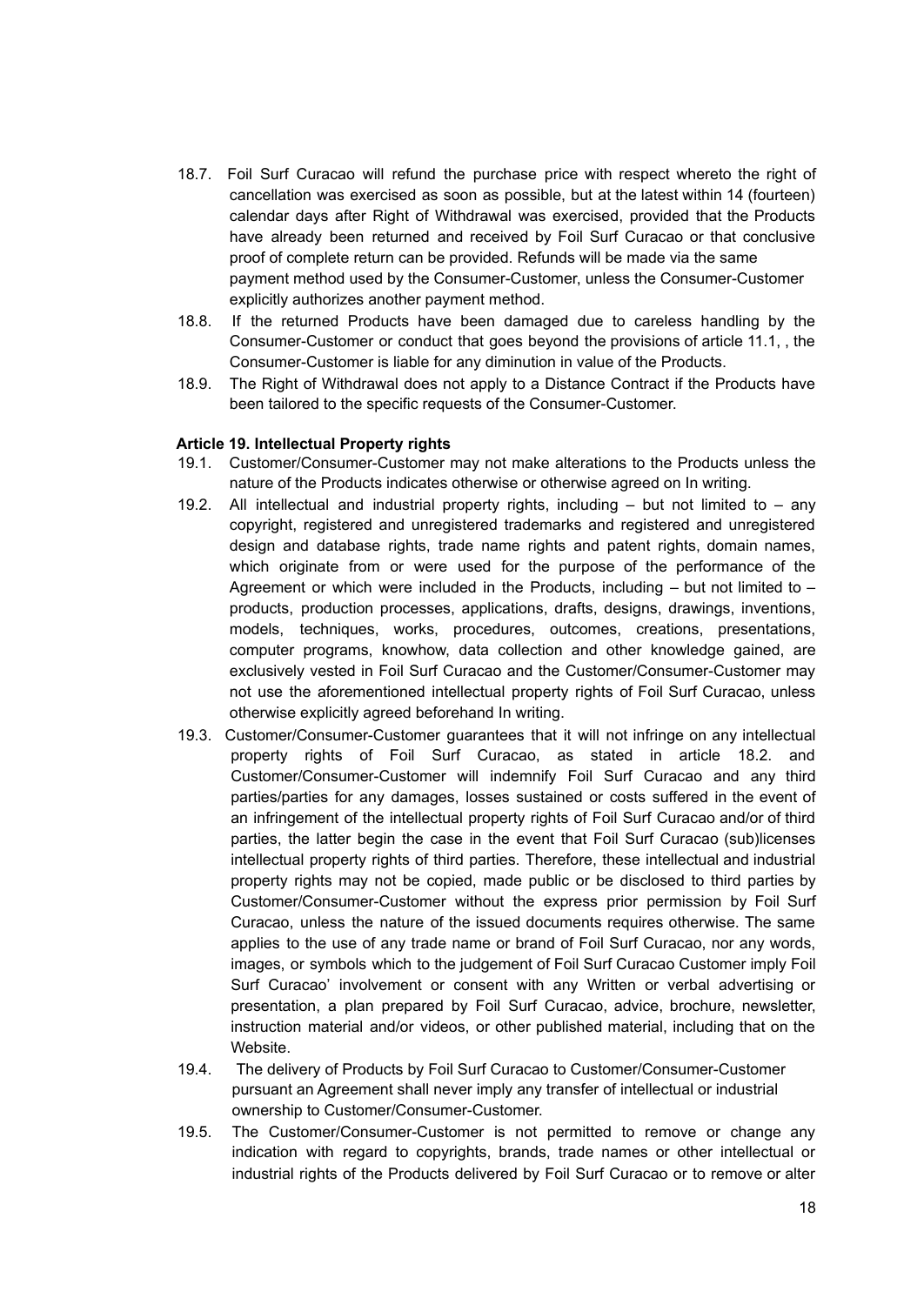any of their accompanying materials.

- 19.6. The Customer/Consumer-Customer shall fully respect all intellectual and industrial property rights of Foil Surf Curacao at all times and never to lay claim to the intellectual property rights accruing to Foil Surf Curacao.
- 19.7. Foil Surf Curacao reserves the right to use the knowledge gained in the performance of the activities for other purposes, to the extent that no confidential information is disclosed to third parties.

### **Article 20. Confidentiality**

- 20.1. Both Parties have a duty to maintain confidentiality regarding any information of which Parties know or reasonably could assume to be of a confidential nature. 20.2. Both during and after the Agreement, Parties shall treat all information they have received for the purpose of the Agreement confidentially and not disclose this information to any third parties, other than as necessary for the performance of the Agreement, nor use it for any other purposes than the performance of the aforementioned Agreement. Parties shall consistently impose the obligations arising from this article on its employees and third parties involved in the performance of the Agreement.
- 20.3. Should the Customer be in breach of the terms of article 20.2, the Customer, without any notice of default being required, will owe to Foil Surf Curacao an immediately payable penalty - not subject to mitigation and not eligible for setoff - of € 10,000,- (in words: ten thousand euro), as well as of  $\epsilon$  250,- (in words; two hundred and fifty euro) for each day or half-day that the breach on the side of Customer continues, without prejudice to Foil Surf Curacao' right to claim compensation of its damages and/or the fulfilment of the provisions in this article.
- 20.4. Articles 20.1 up to and including 20.3 do not apply in the event of a Consumer Customer.

# **Article 21. Product Recall**

21.1. In urgent cases, including when the delivered or yet to be delivered Product(s) are found to be in default of any (statutory) requirements, in which case Foil Surf Curacao shall establish whether a case constitutes as urgent, the Customer/Consumer Customer is obligated to return any delivered Products to Foil Surf Curacao immediately on request and in case the Products have already been delivered to third parties by Customer, retrieve them from these third parties. In the event that Foil Surf Curacao decides on a product recall as described above, the Customer/Consumer-Customer is obligated to take all measures Foil Surf Curacao considers necessary and adhere to any instructions given by Foil Surf Curacao relating to the product recall and the Customer/Consumer-Customer shall in turn undertake to limit any loss and make every effort to realize this. In the event that Foil Surf Curacao imposes a product recall, Foil Surf Curacao is only obligated to either replace the Products or to send a credit note to the Customer/Consumer Customer in regard to the recalled Products. In the event of a product recall, Foil Surf Curacao shall not be obligated to any payment of any damages on the part of the Customer/Consumer-Customer.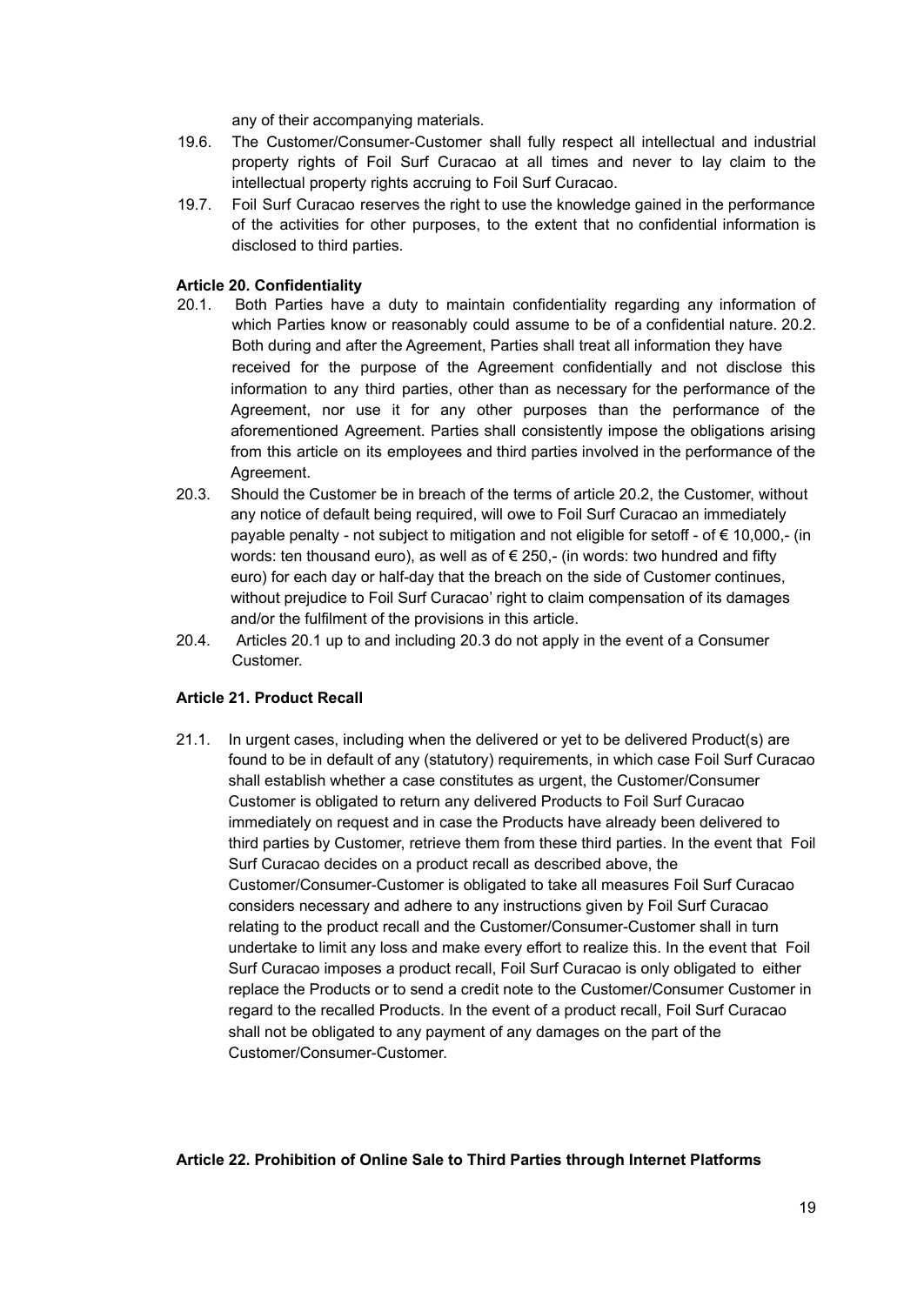22.1. Foil Surf Curacao seeks to protect the quality and image of its brands and Products, therefore Customers are prohibited from offering or selling Products through online platforms / market places or third party websites or to sell them to such online platforms / market places.

### **Article 23. Transfer of Rights and Obligations**

23.1. The Customer is not entitled to assign, subcontract, sell or transfer the rights and/or obligations arising from the Agreement to a third party. This article excludes the

#### Page 19 of 20

assignment or transfer of the Supplier's rights to claim (within the meaning of article 3:83(2) of the Dutch Civil Code).

- 23.2. Foil Surf Curacao is entitled to fully or partially assign, sell or transfer the rights and/or obligations arising from the Agreement to (a) third party/parties and may sell its claims to payment to a third party without prior Written consent from Customer/Consumer-Customer being required. You shall cooperate to the fullest extent possible regarding the assignment, sale or transfer of said rights and/or obligations, without being able to impose any further conditions on this transfer. By signing the Agreement, the Customer/Consumer-Customer gives its express consent to such assignment, sale or transfer of said rights and/or obligations.
- 23.3. In case of a Consumer-Customer the right of article 23.2 shall only apply in so far as is permitted by article 6:233(e) Dutch Civil Code.

### **Article 24. Applicable Law and Jurisdiction**

- 24.1. The district court of Amsterdam will have exclusive competence to deal in first instance with any and all disputes with regard to the performance and/or the execution of the General Terms and Conditions, the Agreement, the transactions contemplated hereby and thereby, (including disputes with regard to the existence and validity of the General Terms and Conditions, the Agreement and the transactions contemplated hereby and thereby), whether in contract or tort, and including any disputes relating thereto. Parties shall have the right to use legal remedies against a judgment of said court. The district court of Amsterdam will also have exclusive competence to deal with interim relief proceedings. In the case of a Consumer-Customer, the court of the country where the Consumer-Customer is domiciled shall also have jurisdiction, or if the Consumer-Customer is a defendant in the proceedings, the court of the country where the Consumer-Customer is domiciled shall have exclusive jurisdiction.
- 24.2. These General Terms and Conditions and the Agreement and any claims and/or disputes based upon, arising out of or relating to the General Terms and Conditions, the Agreement and/or transactions contemplated hereby and thereby (including disputes with regard to the validity of the General Terms and Conditions, the Agreement and the transactions contemplated hereby and thereby), shall be exclusively governed by, and construed in accordance with, Dutch law. This is the case even when the performance of an obligation is executed fully or partially outside of the Netherlands or when a party to the legal relationship resides outside of the Netherlands. The applicability of the Vienna Sales Convention 1980 (CISG) is explicitly excluded.
- 24.3. In addition to article 24.2, in the case of a Consumer-Customer, the Consumer Customer shall also be given protected by mandatory provisions of the law of the